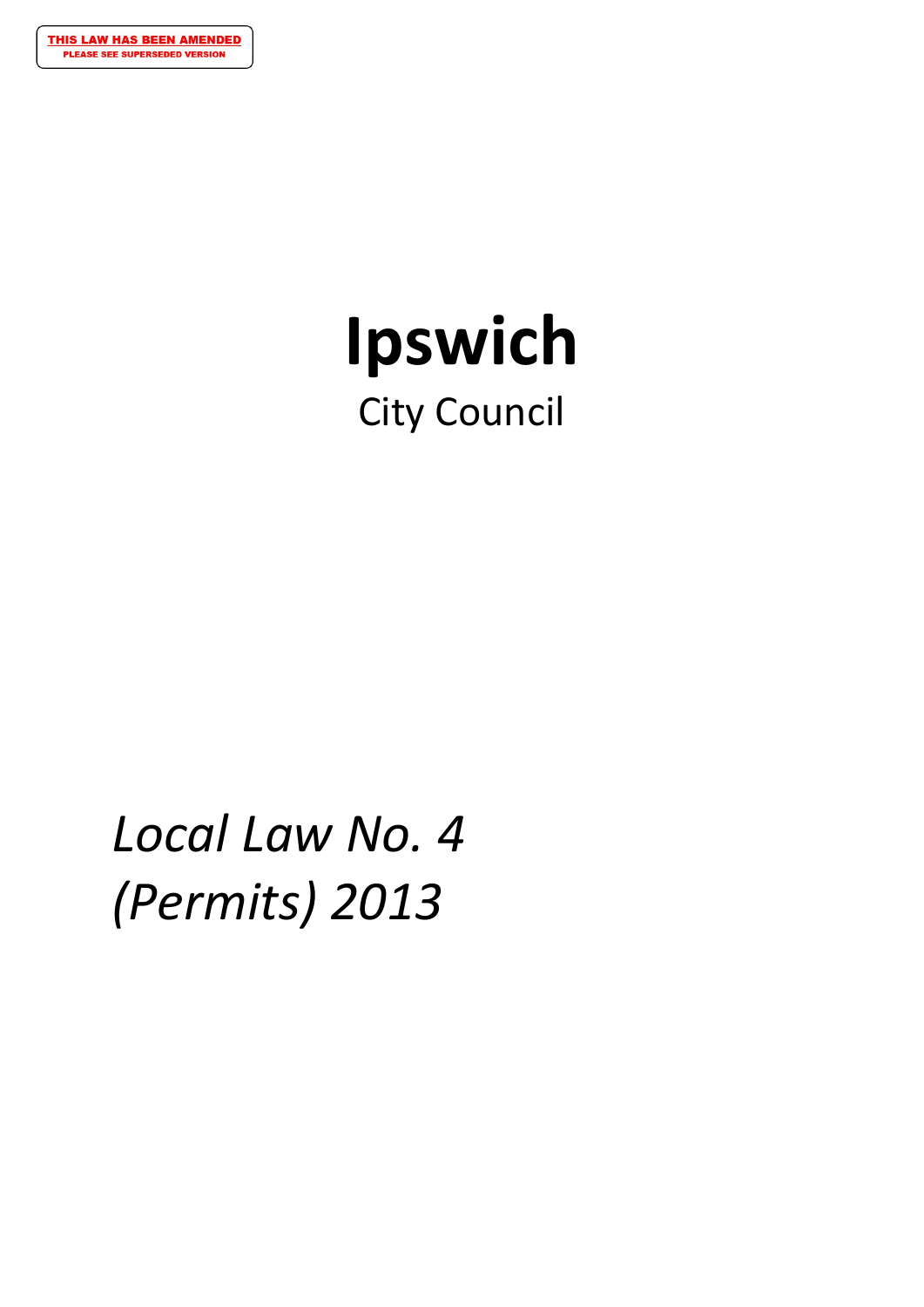# **Contents**

|                   | <b>PART 1</b> |                                                                                       |  |
|-------------------|---------------|---------------------------------------------------------------------------------------|--|
|                   | 1             |                                                                                       |  |
|                   | 1A            |                                                                                       |  |
|                   | 2             |                                                                                       |  |
|                   | 3             |                                                                                       |  |
|                   | 4             |                                                                                       |  |
|                   | 5             |                                                                                       |  |
|                   | <b>PART 2</b> |                                                                                       |  |
|                   | 6             |                                                                                       |  |
|                   | 7             |                                                                                       |  |
|                   | 8             |                                                                                       |  |
|                   | 9             |                                                                                       |  |
|                   | 10            |                                                                                       |  |
|                   | 11            |                                                                                       |  |
|                   | 12            |                                                                                       |  |
|                   | 13            |                                                                                       |  |
|                   | <b>PART 3</b> |                                                                                       |  |
|                   | 14            |                                                                                       |  |
|                   | 15            |                                                                                       |  |
|                   | 16            |                                                                                       |  |
|                   | 17            |                                                                                       |  |
|                   | 18            |                                                                                       |  |
| PART <sub>4</sub> |               |                                                                                       |  |
|                   | 19            | EXECUTIVE OFFICERS MUST ENSURE THE CORPORATION COMPLIES WITH THE LOCAL LAW 20         |  |
|                   | 20            |                                                                                       |  |
|                   | 21            |                                                                                       |  |
|                   | <b>PART 5</b> |                                                                                       |  |
|                   | 22            |                                                                                       |  |
|                   | (A)           | THE CHANGES IN CIRCUMSTANCES SINCE A PERMIT WAS GRANTED THAT MAKE THE CONTINUED       |  |
|                   |               | OPERATION OF THE PERMIT INAPPROPRIATE PURSUANT TO SECTION $12(1)(F)$ (CANCELLATION OR |  |
|                   |               |                                                                                       |  |
| PART <sub>6</sub> |               |                                                                                       |  |
|                   | 23            |                                                                                       |  |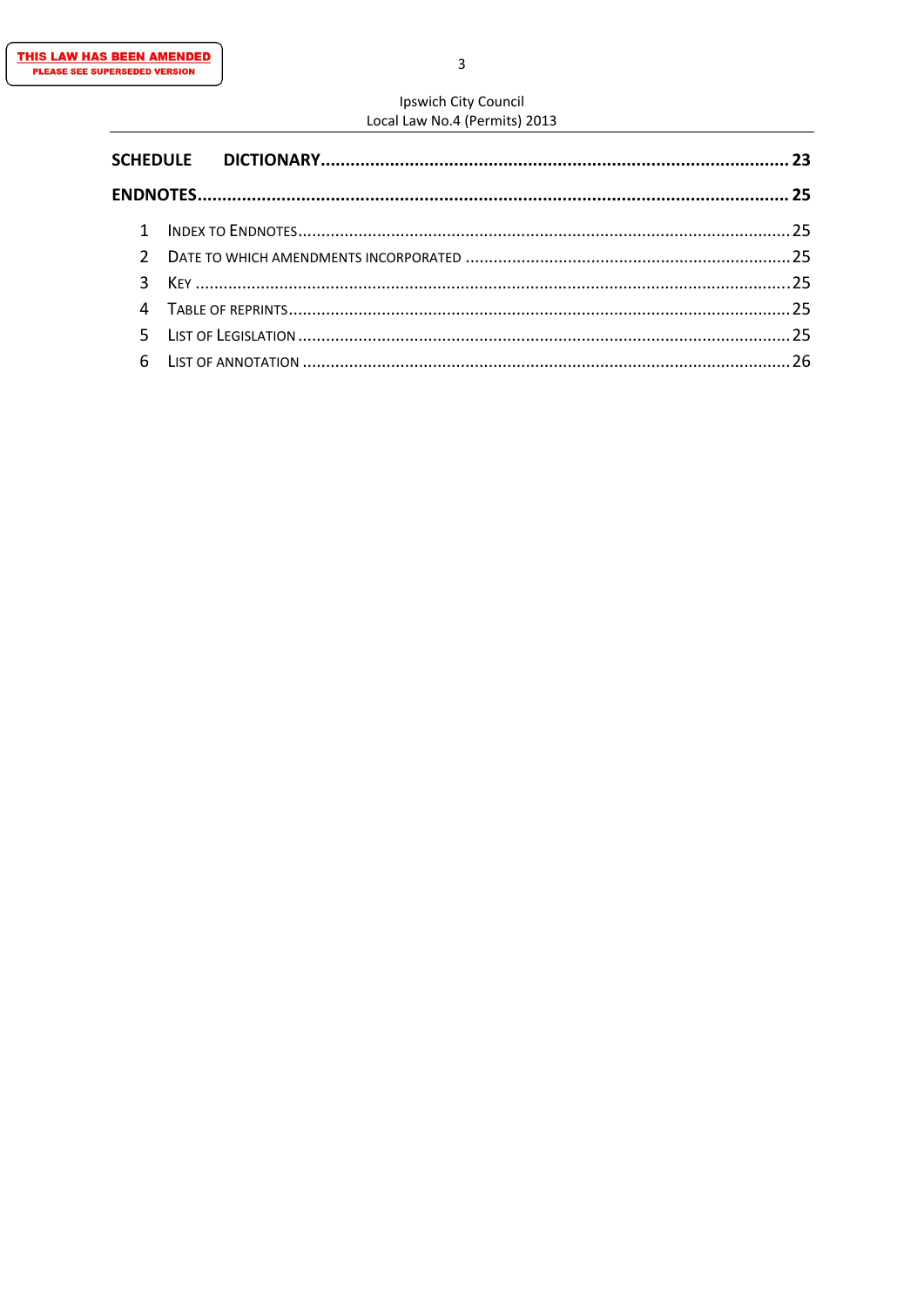# **Part 1 Preliminary**

## **1 Short title**

This local law may be cited as *Local Law No.4 (Permits) 2013*.

### **1A Commencement**

This local law commences on 1 August 2013.

## **2 Object**

The objects of this local law are to ensure that—

- (a) a permit regulated activity does not result in—
	- (i) harm to human health or safety or personal injury; or
	- (ii) property damage or a loss of amenity; or
	- (iii) environmental harm or environmental nuisance; and
- (b) the operation of a permit regulated activity<sup>1</sup> complies with the Local Government Acts that regulate permit regulated activities by subjecting the regulated activities to an inspection, monitoring and enforcement regime.

## **3 Definitions—the Dictionary**

- (1) The dictionary in the Schedule (Dictionary) of this local law defines particular words used in this local law.
- (2) The dictionary in *Local Law No. 1 (Administration) 2013* also defines words used in this local law

## **4 Relationship to other laws**

(1) This local law does not apply to-

 $1$  For definition of permit regulated activity see Schedule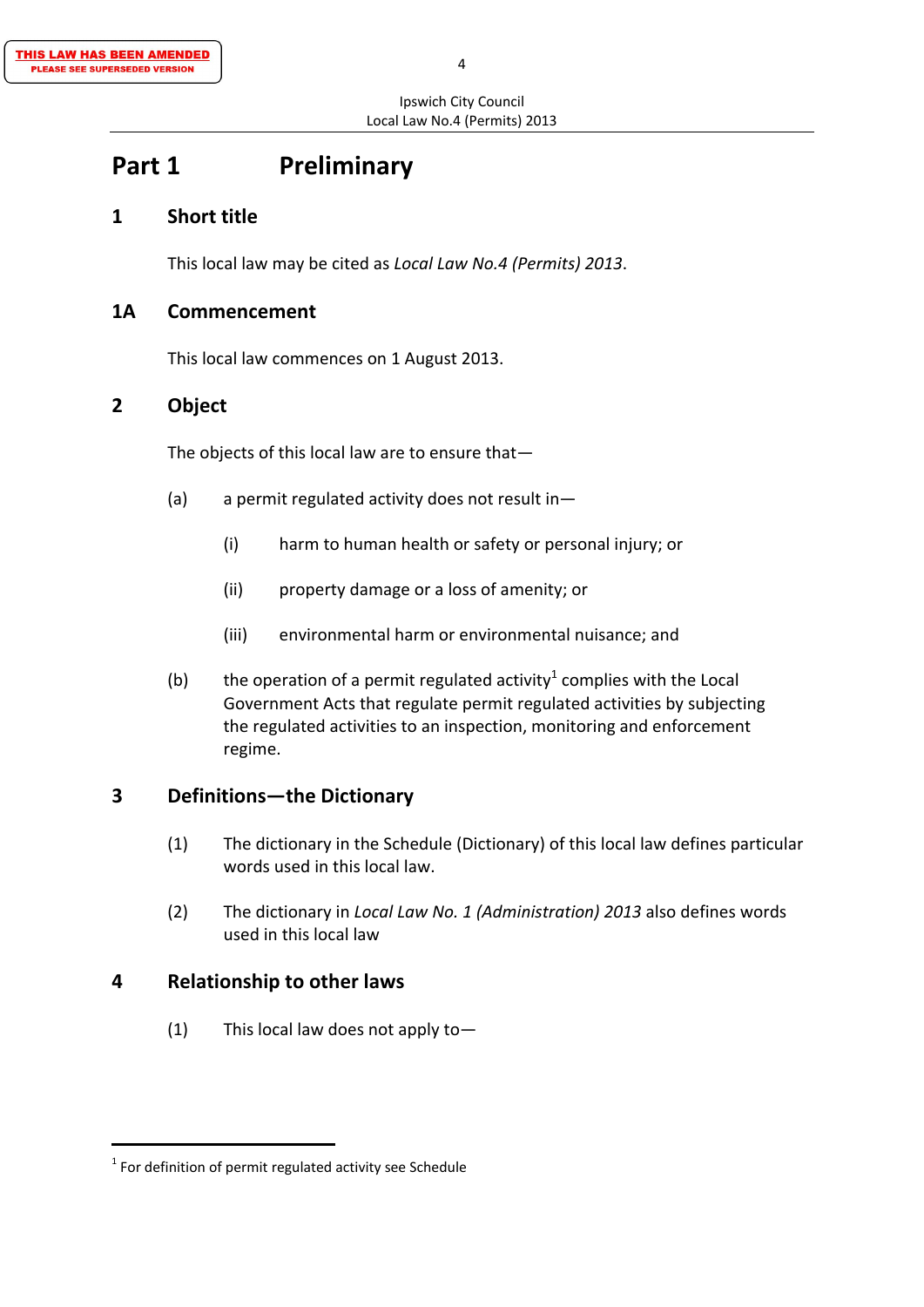- (a) the operation of a permit regulated activity on a State‐controlled road if licensing of the activity is prohibited by Chapter 6 (Road Transport Infrastructure) of the *Transport Infrastructure Act 1994*; or
	- (b) the operation of a permit regulated activity which is  $-$ 
		- (i) authorised; or
		- (ii) required to be operated in the performance of an express duty or power;

under legislation (including subordinate legislation); or

Example—

 *If incineration was a permit regulated activity this section would exempt officers of the Queensland Fire and Rescue Service and other authorised persons from being licensed as they have the power to light fires under the Fire and Rescue Service Act 1990*.

- (c) a person operating a permit regulated activity where that person is required to be licensed, registered or approved in respect of the operation of that permit regulated activity pursuant to—
	- (i) the *Environmental Protection Act 1994*; or
	- (ii) the *Residential Services (Accreditation) Act 2002*; or
	- (iii) the *Public Health (Infection Control for Personal Appearance Services) Act 2003*; or
	- (iv) the *Child Protection Act 1999*; or
	- (v) the *Disability Services Act 2006*.

Example of paragraph  $(c)$ —

 *This would exempt the operation of a regulated activity that is registered by the State government under the Environmental Protection Act 1994.*

- (2) The powers given by this local law must be exercised in a way that is not inconsistent with all Acts (including subordinate legislation) including—
	- (a) the *Environmental Protection Act 1994*; and
	- (b) the *Fire and Rescue Service Act 1990*; and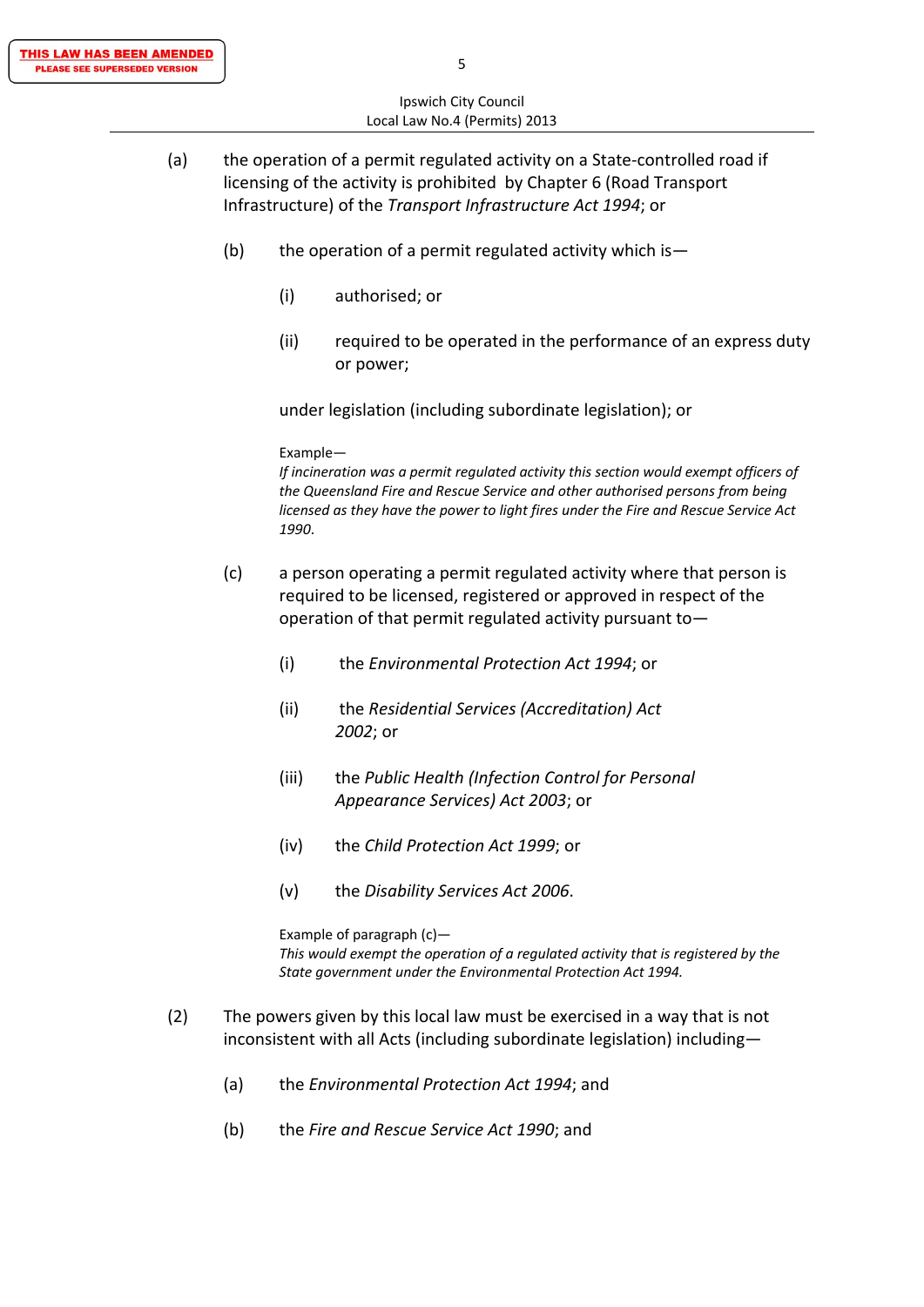- (c) the *Land Protection (Pest and Stock Route Management) Act 2002*; and
- (d) the *Transport Operations (Roads Use Management) Act 1995*; and
- (e) the *Land Act 1994*; and
- (f) the *Plumbing and Drainage Act 2002*; and
- (g) the *Building Act 1975*; and
- (h) the *Sustainable Planning Act 2009*; and
- (i) the *Residential Services (Accreditation) Act 2002*; and
- (j) the *Food Act 2006*; and
- (k) the *Work Health and Safety Act 2011*; and
- (l) the *Coroners Act 2003*; and
- (m) the *Transport Infrastructure Act 1994*; and
- (n) the *Food Production (Safety) Act 2000*; and
- (o) *the Retirement Villages Act 1999*; and
- (p) the *Public Health Act 2005*; and
- (q) the *Public Health (Infection Control for Personal Appearance Services) Act 2003*.

#### **5 Relationship with other local laws**

- (1) This local law applies to ‐
	- (a) the application for, grant of and enforcement of permits; and
	- (b) all other incidental matters concerning permit regulated activities; specified in ‐
		- (i) *Local Law No. 5 (Parking) 2013* and its subordinate laws*;* and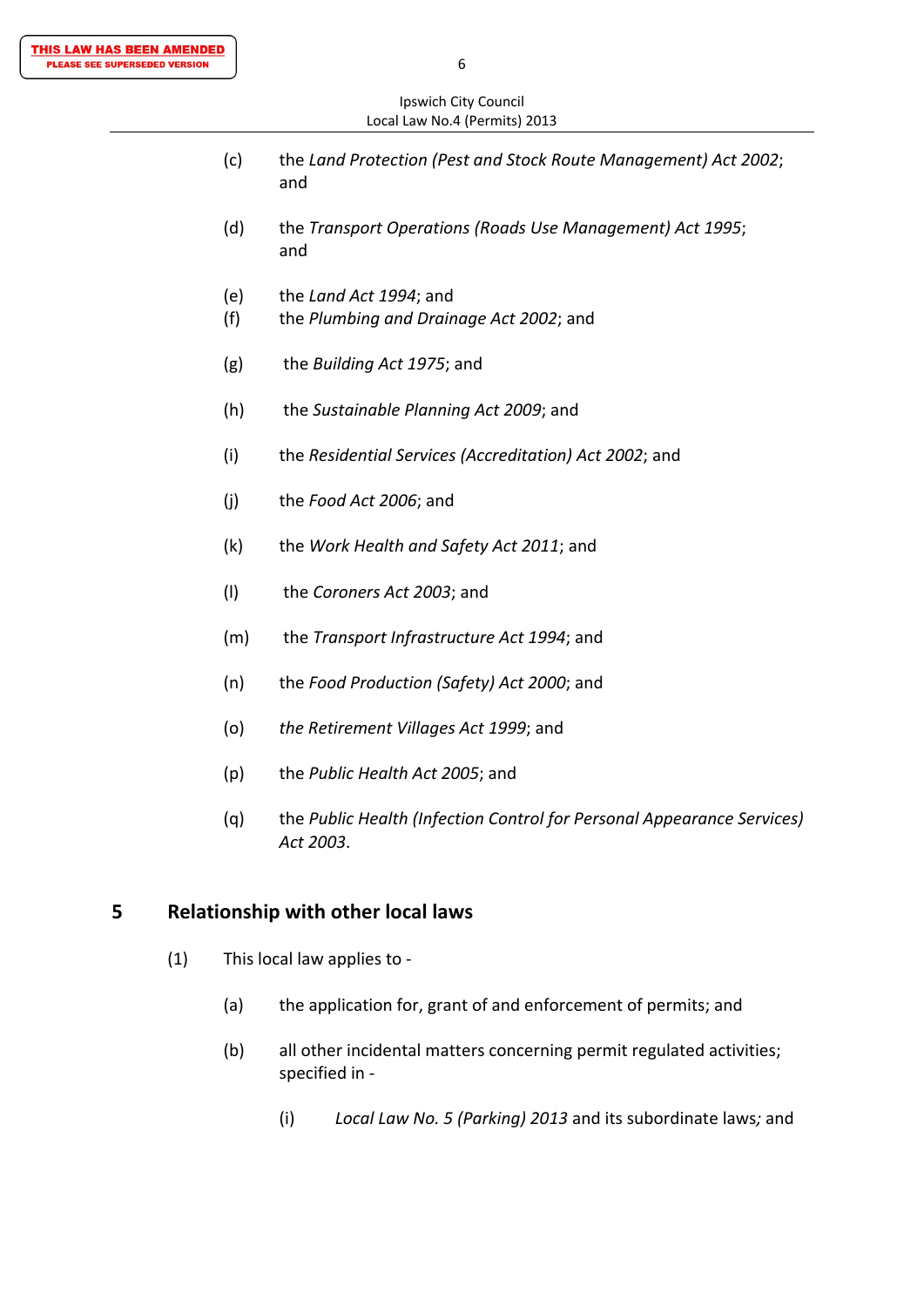|     |                               | Ipswich City Council                                                                                                                                         |  |  |
|-----|-------------------------------|--------------------------------------------------------------------------------------------------------------------------------------------------------------|--|--|
|     | Local Law No.4 (Permits) 2013 |                                                                                                                                                              |  |  |
|     | (ii)                          | Local Law No. 6 (Animal Management) 2013 and its<br>subordinate laws; and                                                                                    |  |  |
|     | (iii)                         | Local Law No. 7 (Local Government Controlled Areas and<br>Roads) 2013 and its subordinate laws; and                                                          |  |  |
|     | (iv)                          | Local Law No. 8 (Nuisances and Community Health and<br>Safety)2013 and its subordinate laws.                                                                 |  |  |
| (2) |                               | A reference in this local law to a power to make a subordinate law is to be<br>taken to be a power to make that subordinate local law under any of the local |  |  |

### laws referred to section 5 (1)(b (i)‐(iv) (Relationship with other local laws)

## **Part 2 Permits**

#### **6 Application for a permit**

- (1) An application for a permit must be-
	- (a) made by the person who will be operating the permit regulated activity; and
	- (b) made in the prescribed form; and
	- (c) accompanied by—
		- (i) the name, contact telephone number and postal address of the applicant; and
		- (ii) the prescribed fee; and
		- (iii) evidence that all approvals under the Local Government Acts required for the operation of the permit regulated activity have been obtained; and
		- (iv) full details of the permit regulated activity; and
- (2) If an applicant for a permit is not the owner of the premises on which the permit regulated activity is to be operated, the application must be accompanied by the written consent of the owner. This requirement does not apply if the premises is under local government control.
- (3) The local government is not required to consider an application which is—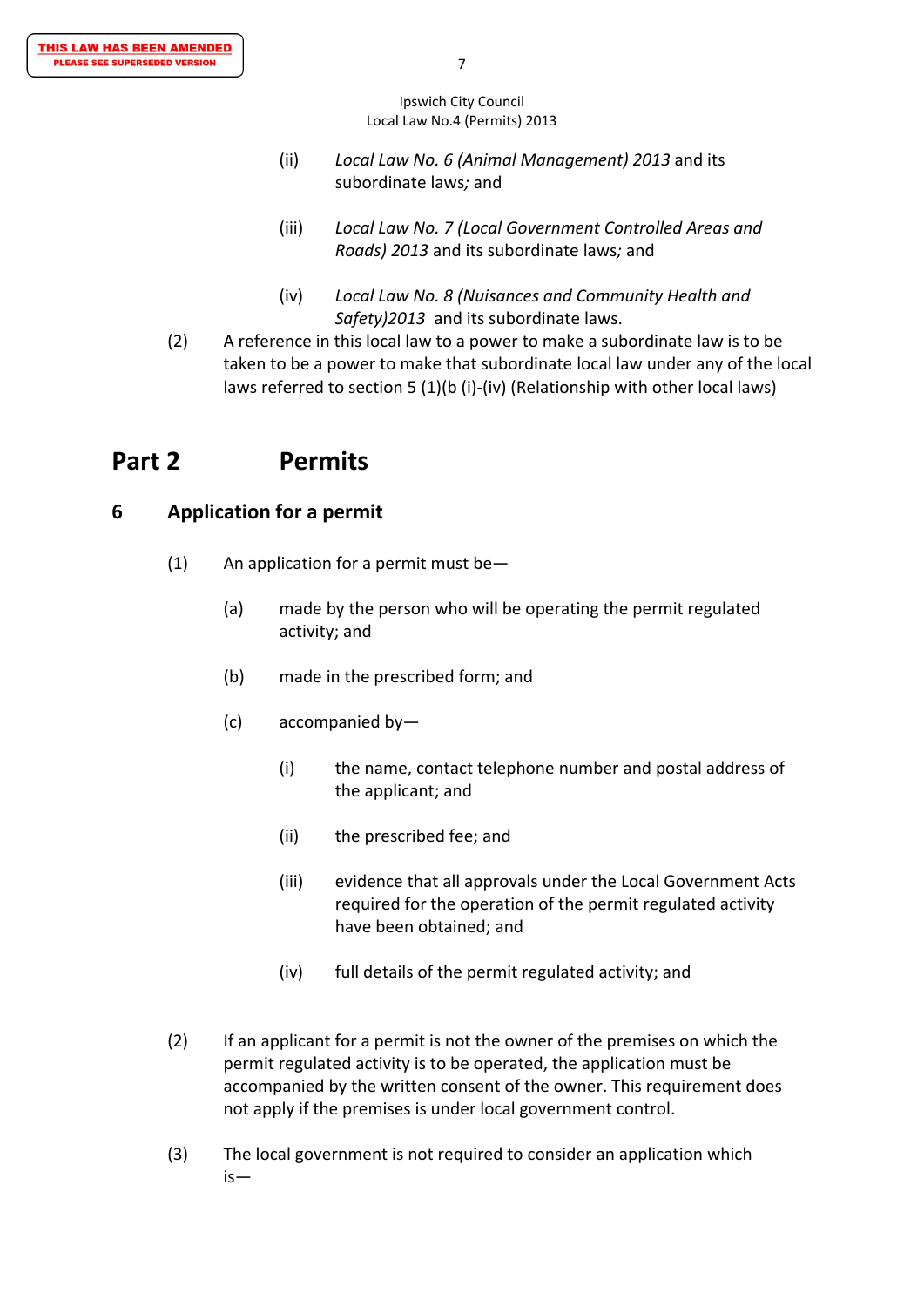- (a) not made in the prescribed form; or
- (b) not accompanied by the documents, materials or fee required in section 6(1) (Application for permit).
- (4) The local government may, by written notice, request that the applicant provide further information or clarify any information reasonably required for the local government to assess the application.
- (5) If the applicant does not, without reasonable excuse, provide the further information within 10 business days of the request in section 6(4) (Application for permit), then the local government may refuse the application.
- (6) The local government may waive the requirements of section 6 (Application for a permit) of this local law—
	- (a) in an emergency; or
	- (b) if there are special reasons for dispensing with the requirements; or

 *Example—* Where a development permit exists for the permit regulated activity.

(c) in the circumstances specified in a subordinate local law.

## **7 Deciding an application for a permit**

- (1) The local government must—
	- (a) consider an application for a permit; and
	- (b) subject to section 7(2) (Deciding application for a permit) of this local law, decide whether to grant or refuse the application.
- (2) In deciding an application the local government may have regard to—
	- (a) the likelihood of the activity causing nuisance, inconvenience or annoyance to the occupiers of adjoining premises or the community;
	- (b) the likely effect of the activity on the amenity of the surrounding area;
	- (c) the likely effect of the activity on the local environment or any environmental harm or nuisance caused or contributed to by the activity;
	- (d) the likely effect of the activity on public health, safety and amenity;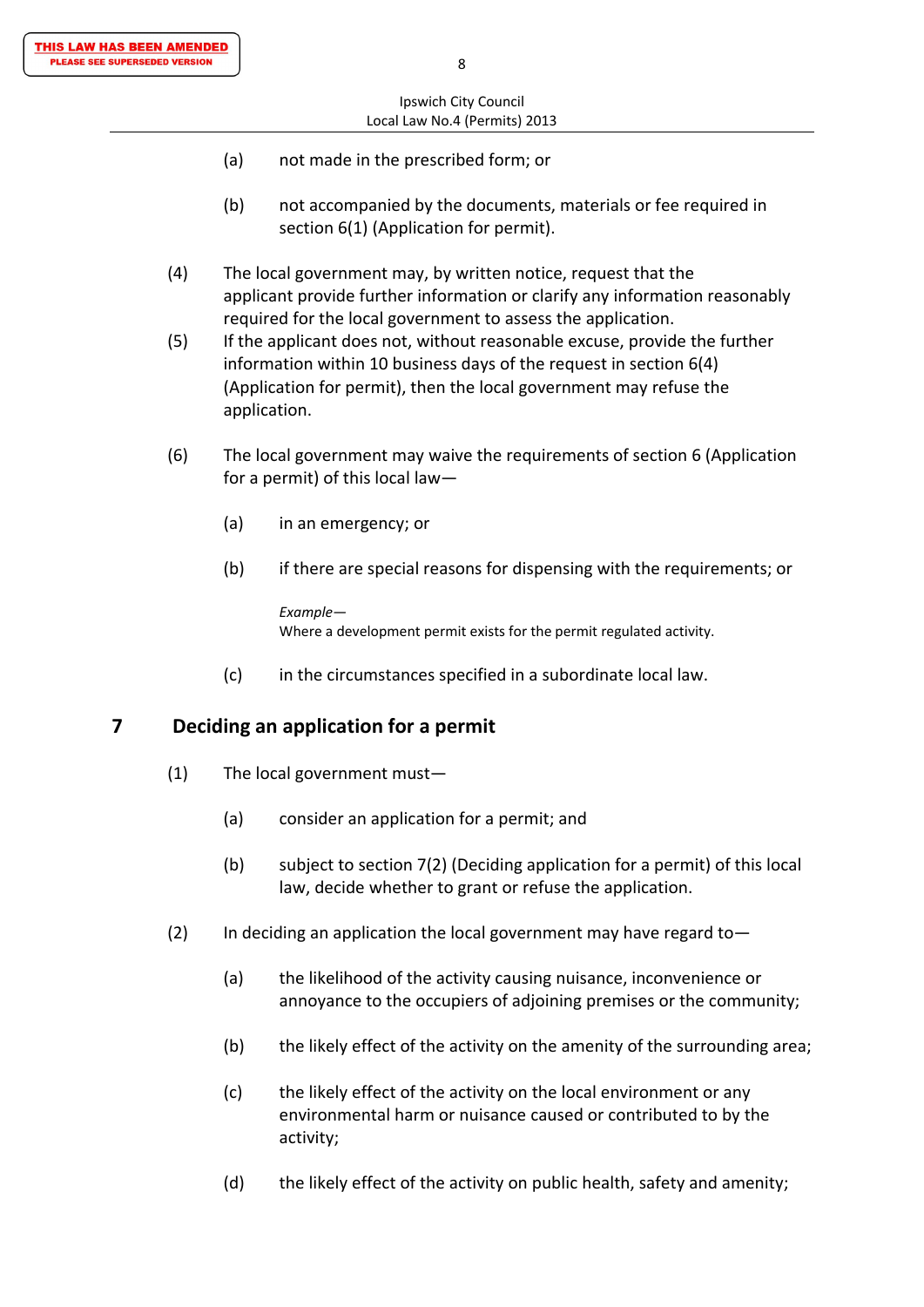- (e) the physical suitability of the land for the proposed use;
- (f) whether any improvements or structures associated with the activity and proposed to be constructed on land, are structurally sound and consistent with surrounding buildings and the environment;
- (g) whether any other current approvals required to conduct the activity under another law are held; and
- (h) whether the applicant complies with the provisions of the Local Government Acts that regulate the operation of the permit regulated activity; and
- (i) whether the activity complies with the assessment criteria ; and
- (j) whether the activity complies with the minimum standards.
- (k) any other matters which the local government considers relevant to deciding the application.
- (3) Before the local government decides an application for a permit, an authorised person may—
- (a) inspect any premises<sup>2</sup>, vehicle, equipment, animal, plant or thing to be involved in the operation of the permit regulated activity; and
	- (b) measure, weigh, sample, test, photograph, videotape or otherwise examine anything that may be inspected.
	- (5) For the purposes of determining whether the matters specified in section 7(2) (Deciding application for a permit) of this local law have been satisfied the local government may have regard to the results of any periodic inspection, testing or monitoring program undertaken in respect of the operation of the permit regulated activity.

## **8 Term of a permit**

- $(1)$  A permit granted by the local government is for a term-
	- (a) specified in the permit; or
	- (b) otherwise specified in a subordinate local law.

**<sup>2</sup>** Entry to property for the purpose of assessing an application is subject to section 132 of the *Local Government Act 2009*.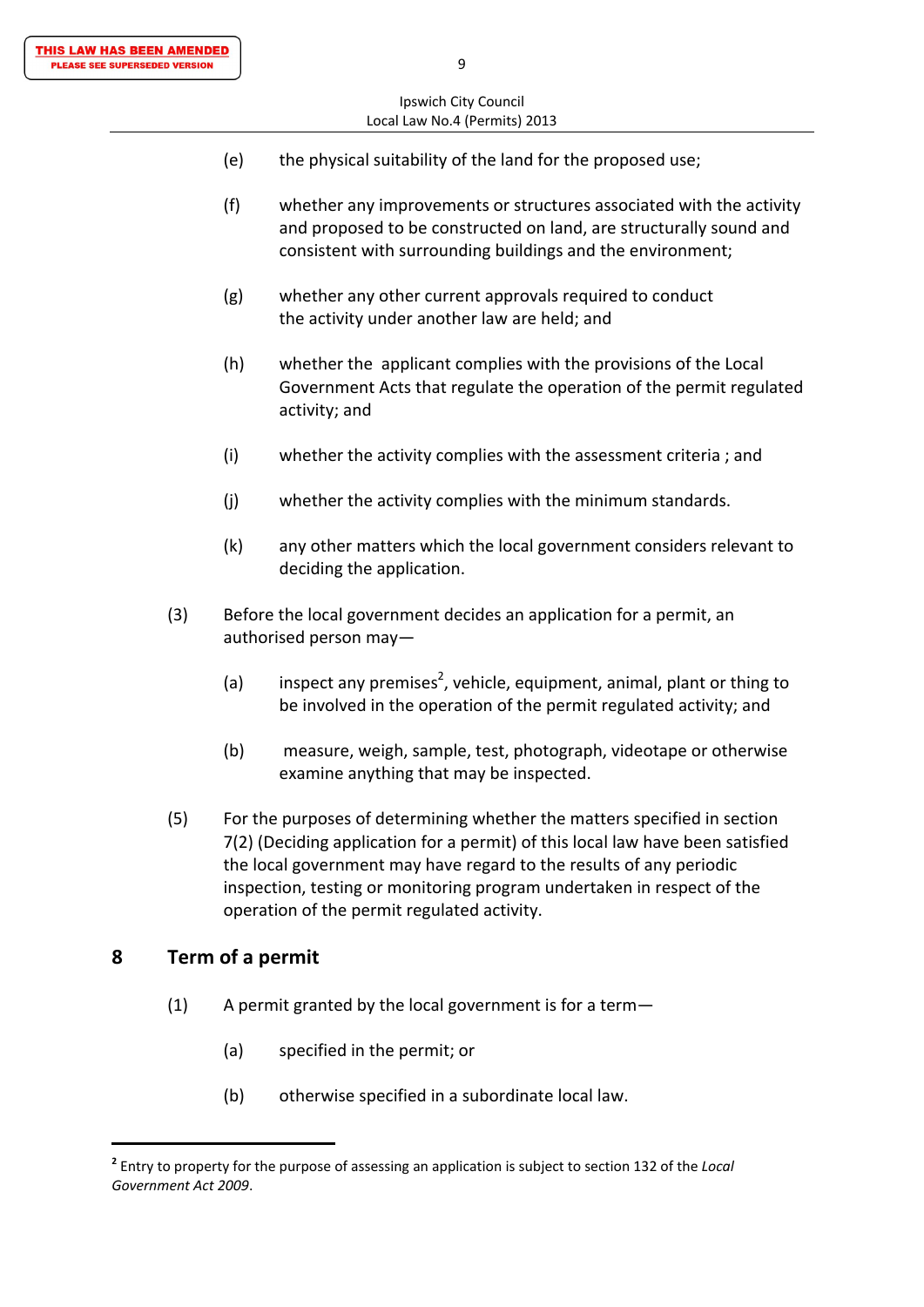(2) A permit expires at the end of the day specified in section 8(1) (Term of a permit) of this local law.

## **9 Conditions of a permit**

- (1) A permit may be granted by the local government on conditions the local government considers appropriate.
- (2) The conditions of a permit may-
	- (a) require the holder of the permit to take specified measures to  $-$ 
		- (i) prevent harm to human health or safety or personal injury; and
		- (ii) prevent property damage or a loss of amenity; and
		- (iii) prevent environmental harm or environmental nuisance; and
		- (iv) prevent a nuisance; and
		- (v) ensure that there is compliance with the provisions of the Local Government Acts that regulate the undertaking of the permit regulated activity; and
		- (vi) ensure that the permit regulated activity complies with the minimum standards; and
	- (b) require compliance with specified safety requirements; and
	- (c) require the holder of the permit to carry out specified work; and
	- (d) regulate the time within which the permit regulated activity must be carried out; and
	- (e) specify standards with which the permit regulated activity must comply; and
	- (f) require the holder of the permit to give the local government specified indemnities and to take out specified insurance; and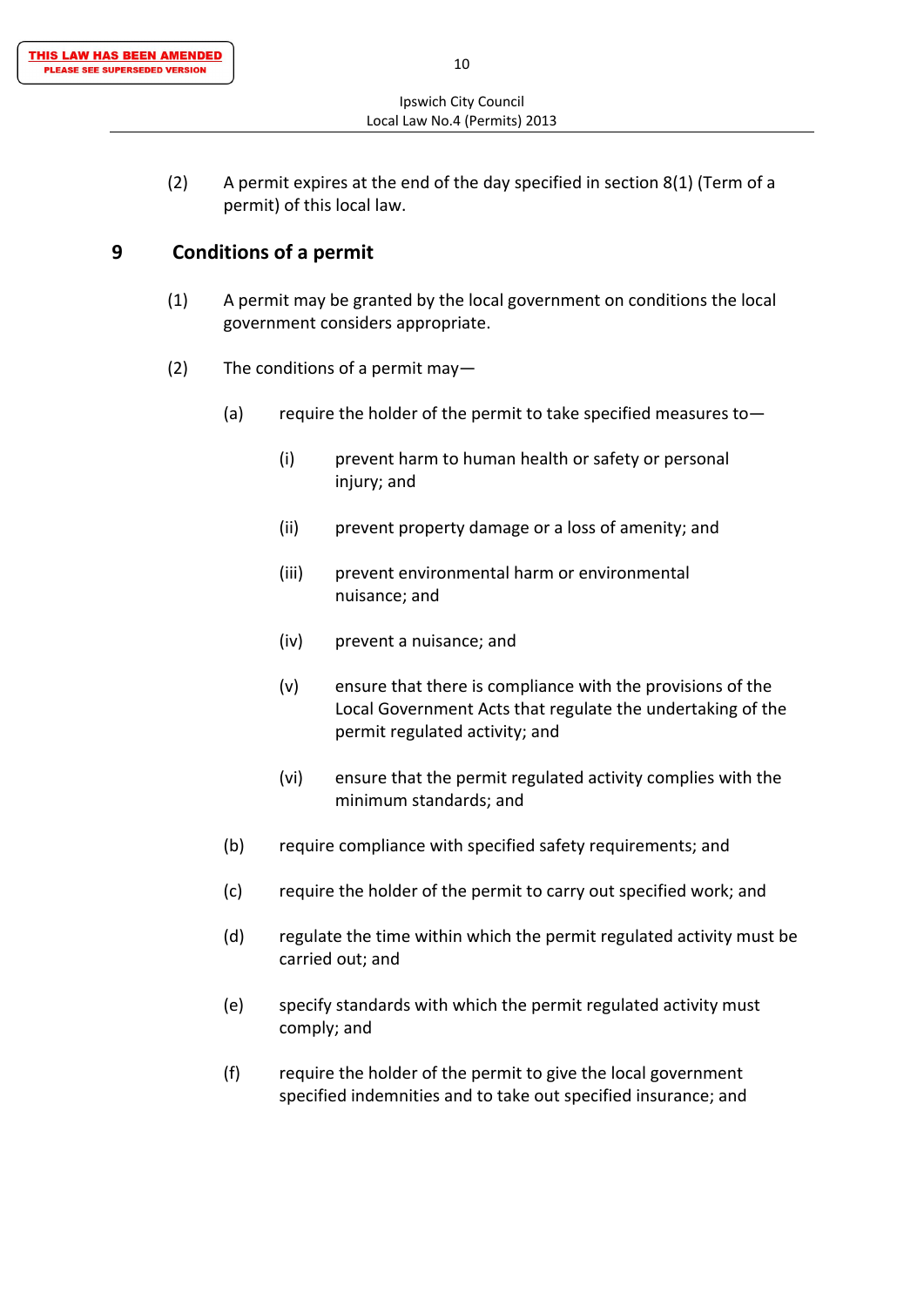- (g) require the holder of the permit to take out specified insurance indemnifying persons who may suffer personal injury, or loss or damage, as a result of the permit regulated activity; and
- (h) require the holder of the permit to exhibit specified warning notices and to take other specified precautions; and
- (i) require the holder of the permit to notify the local government within a period specified in the permit that the holder of the permit is no longer undertaking the permit regulated activity or is undertaking the permit regulated activity other than in accordance with the permit; and
- (j) require the certification by a person specified by the local government of a vehicle, equipment or thing involved in the permit regulated activity; and
- (k) require the giving of a security to secure compliance with the permit and the provisions of this local law; and
- (l) require records to be kept at a place and for a time specified in the permit or a subordinate local law; and
- (m) require the holder of the permit to prepare, provide, undertake or comply with a periodic inspection, monitoring or management program in respect of the permit regulated activity.
- (3) The local government may specify in a subordinate local law, the conditions that must be imposed in a permit or that will ordinarily be imposed in a permit for a permit regulated activity.

## **10 Power to change the conditions of a permit**

- (1) The local government may change a condition of a permit where<sup>3</sup> $-$ 
	- (a) the holder of the permit agrees to the proposed change; or
	- (b) the change is urgently necessary to prevent—
		- (i) harm to human health or safety or personal injury; or
		- (ii) property damage or a loss of amenity; or

**<sup>3</sup>** A change to the conditions of a permit includes a change by omission, substitution or addition (see section 36 (Meaning of commonly used words and expressions) of the *Acts Interpretation Act 1954*).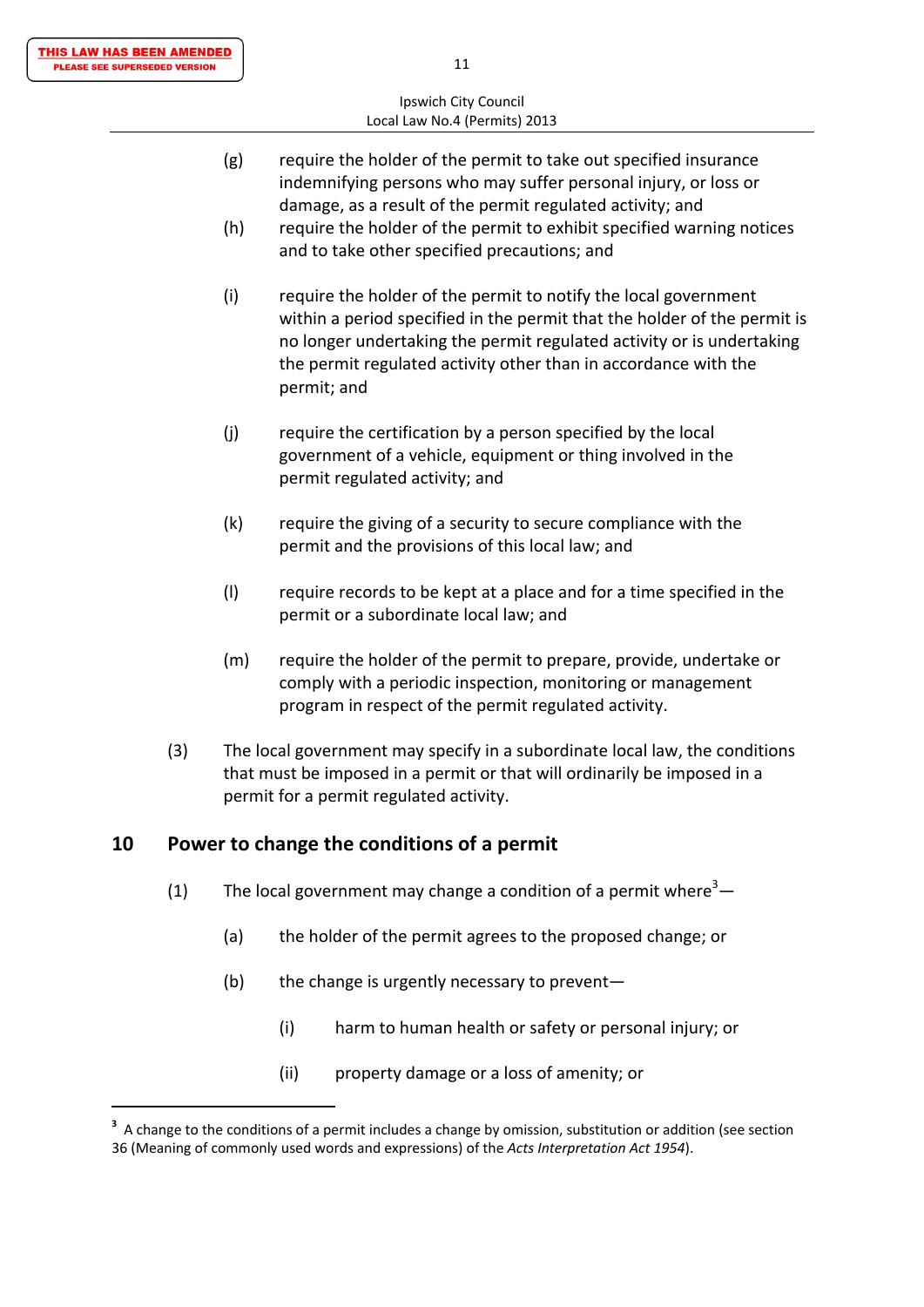- (iii) environmental harm or environmental nuisance; or
- (iv) a nuisance; or
- (c) the change is necessary to ensure that the undertaking of the permit regulated activity complies with the minimum standards.
- (2) If the local government is satisfied it is necessary to change a condition of a permit under section 10(1)(b) or 10(1)(c), the local government must-
	- (a)  $\qquad$  give the holder of the permit a written notice stating-
- (i) the proposed change and the reasons for the change; and the contract of the contract of the contract of the contract of the contract of the contract of the contract of the contract of the contract of the contract of the contract of the contract of the contract of the contra
	- (ii) that the holder of the permit may make written representations to the local government about the proposed change; and
	- (iii) the time (at least 15 business days after the notice is given to the holder of the permit) within which the written representations may be made; and
	- (b) consider any written representation made by the holder of the permit within the time stated in the notice.
	- (3) After considering any written representation made by the holder of the permit, the local government must give to the holder of the permit—
- (a) if the local government is not satisfied the change is necessary a written notice stating that it has decided not to change the condition; **or** *or or* 
	- (b) if the local government is satisfied that the change is necessary a written notice stating that it has decided to change the condition including details of the changed condition.
	- (4) The changed condition takes effect from the day the notice was given to the holder of the permit.

#### **11 Amendment, renewal or transfer of a permit**

- (1) The holder of a permit may make application to the local government to-
	- (a) amend the permit; or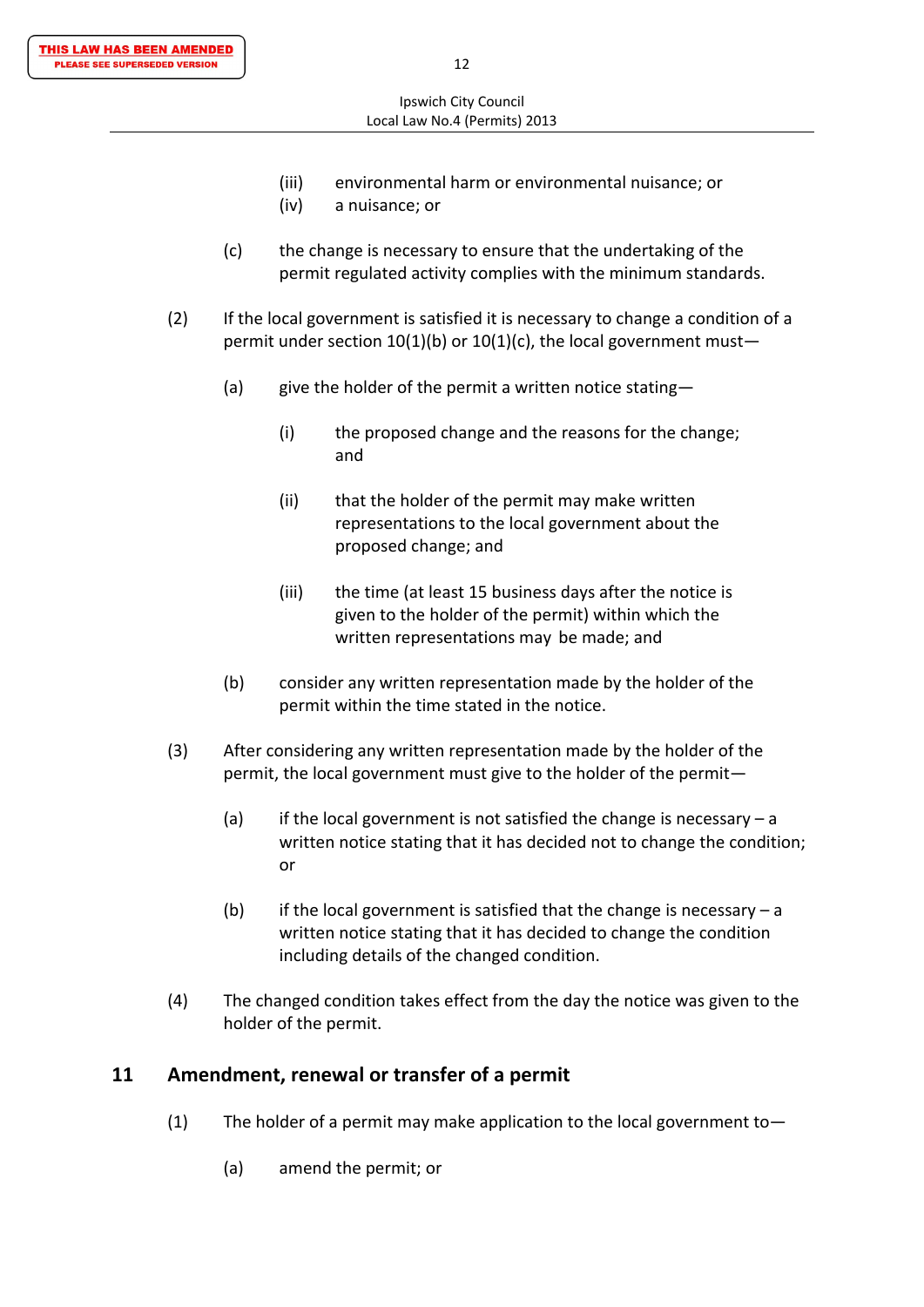- (b) renew the permit; or
- (c) transfer the permit to another person.
- (2) An application to amend, renew or transfer a permit must be  $-$ 
	- (a) made by the holder of the permit; and
	- (b) made in the prescribed form; and
	- (c) accompanied by the prescribed fee and such other information as is requested by the local government; and
	- (d) accompanied by, in the case of a transfer of the permit, the consent of the person to whom the permit will be transferred.
	- (3) The local government may renew or transfer a permit—
		- (a) where the undertaking of the permit regulated activity complies with the conditions of the permit and the provisions of this local law; and
		- (b) subject to such conditions the local government considers appropriate.
	- (4) The local government may amend a permit subject to such conditions the local government considers appropriate having regard to the matters specified in section 7(2) (Deciding application for a permit) of this local law.
	- (5) Subject to section 11(6) (Amendment, renewal or transfer of a permit) of this local law, if an application to renew a permit is made pursuant to section 11(1)(b) (Amendment, renewal or transfer of a permit) of this local law, the permit is taken to continue in force from the day that it would, apart from this section, have expired until the day the application is decided pursuant to section 11(3) (Amendment, renewal or transfer of a permit) of this local law.
	- (6) Section 11(5) (Amendment, renewal or transfer of a permit) of this local law does not apply where a permit has been cancelled pursuant to section 12 (Cancellation of a permit) of this local law.

## **12 Cancellation or suspension of a permit**

- (1) The local government may cancel or suspend a permit where—
	- (a) the holder of the permit agrees to the cancellation or suspension; or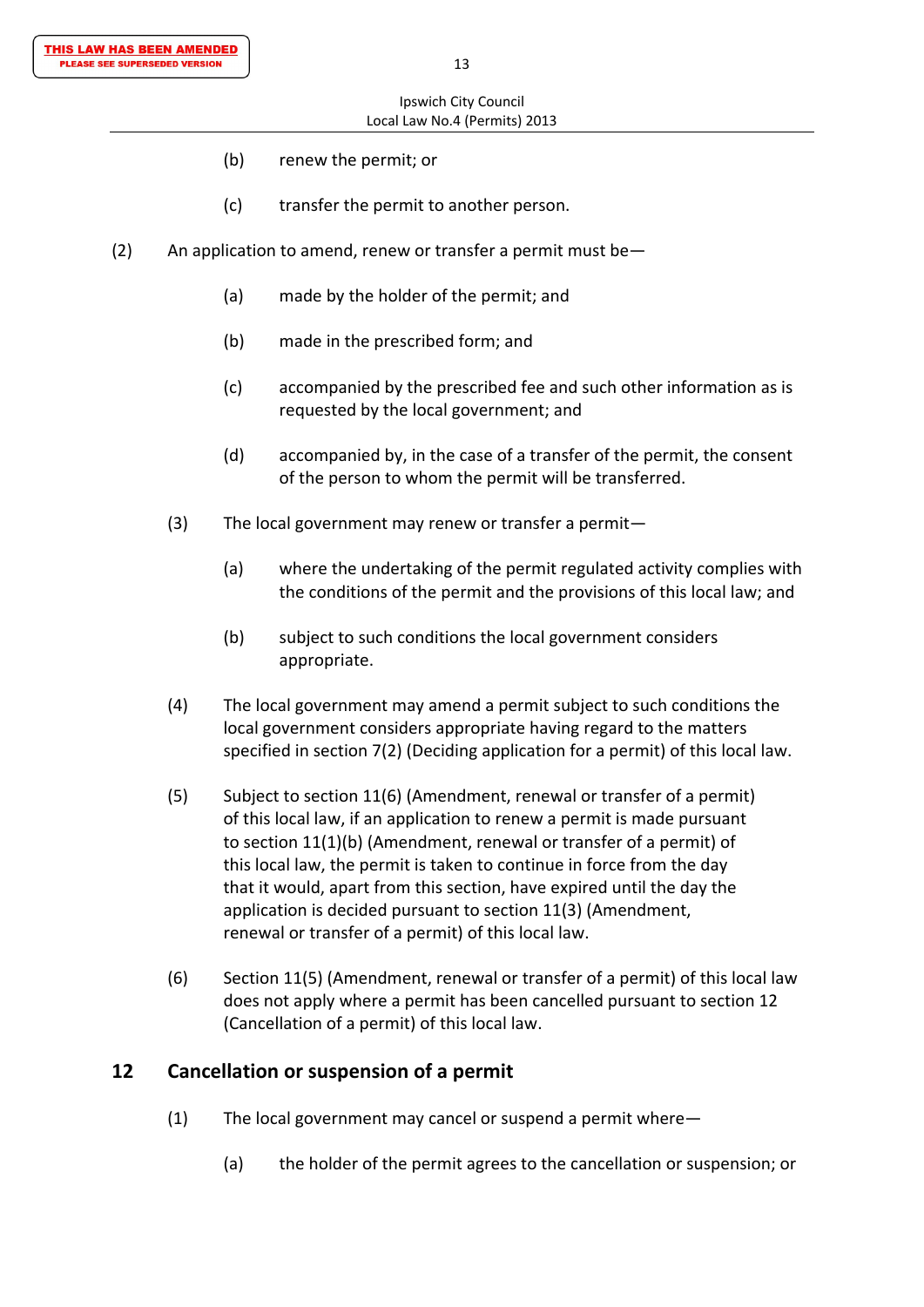- (b) the cancellation or suspension is urgently necessary to prevent—
	- (i) harm to human health or safety or personal injury; or
	- (ii) property damage or a loss of amenity; or
	- (iii) environmental harm or environmental nuisance; or
	- (iv) a nuisance; or
- (c) the holder of the permit contravenes—
	- (i) this local law; or
	- (ii) a condition of a permit; or
	- (iii) a requirement of a compliance notice; or
	- (d) the operation of the permit regulated activity does not comply with—
		- (i) the provisions of a Local Government Act that regulate the operation of the permit regulated activity; or
		- (ii) the minimum standards; or
	- (e) the permit was granted on the basis of false, misleading or incomplete information; or
	- (f) changes in circumstances, as specified by a subordinate local law, since the permit was granted make the continued operation of the permit inappropriate.
- (2) If the local government is satisfied it is necessary to cancel or suspend a permit, other than with the agreement of the holder of the permit under section  $12(1)(a)$ , the local government must-
	- (a) give the holder of the permit a written notice (a show cause notice) stating—
		- (i) the reasons for the proposed cancellation or suspension; and
		- (ii) that the holder of the permit may make written representations to the local government about the proposed cancellation or suspension; and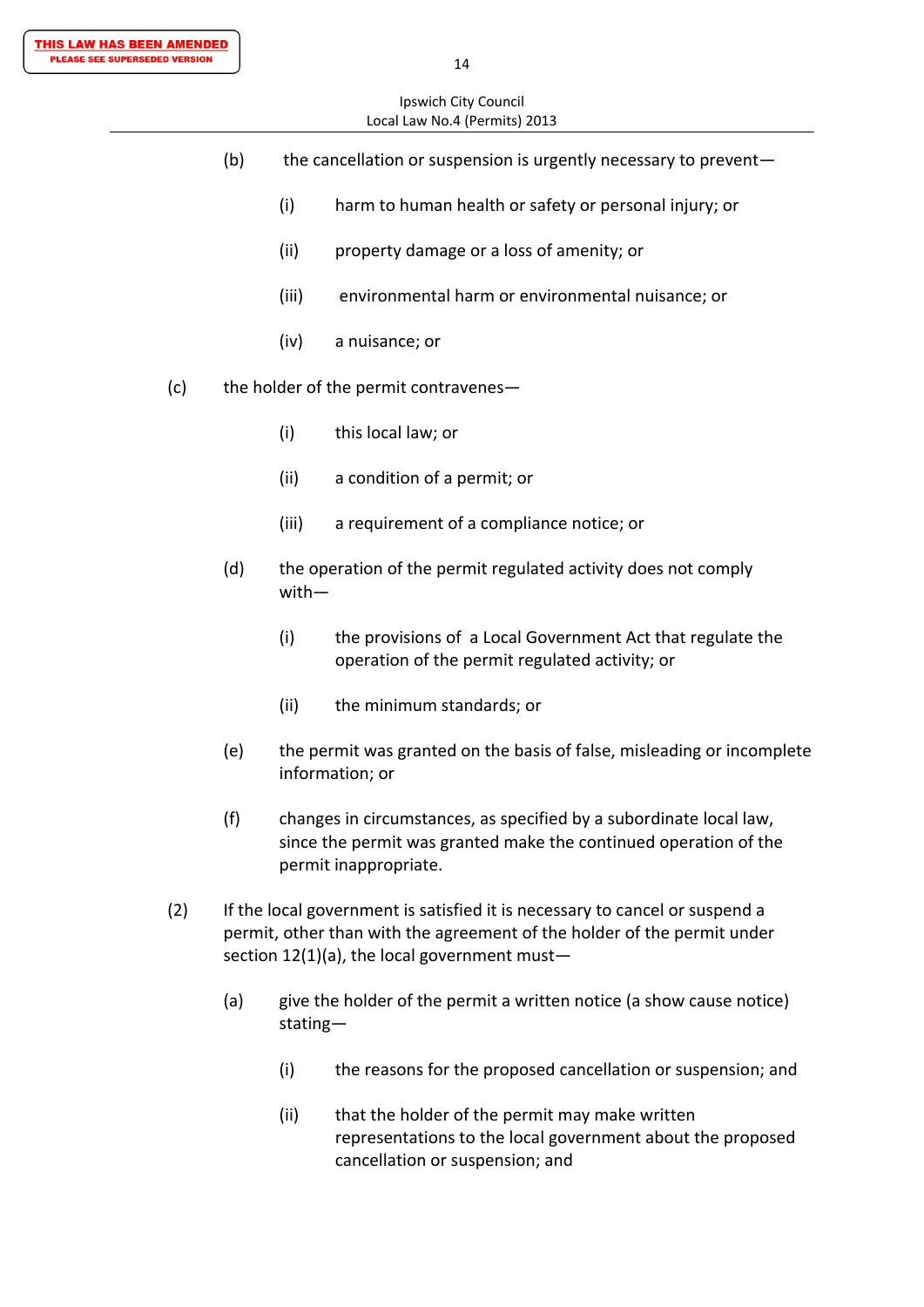- (iii) the time (at least 15 business days after the notice is given to the holder of the permit) within which written representations may be made; and
- (b) consider any written representations made by the holder of the permit within the time stated in the notice.
- (3) After considering any written representation made by the holder of the permit the local government must give to the holder of the permit—
	- (a) if the local government is not satisfied that the cancellation or suspension is necessary – a written notice stating it has decided not to cancel the permit; or
	- (b) if the local government is satisfied that the cancellation or suspension is necessary – a written notice stating it has decided to cancel the permit.
- (4) Before the local government cancels or suspends a permit under section 12(3) (Cancellation or suspension of a permit) of this local law, the local government must consider the impact of the cancellation or suspension of the permit on those persons who would be effected by the permit regulated activity ceasing to be operated.
- (5) The cancellation or suspension of the permit takes effect from the day the written notice was given to the holder of the permit.
- (6) Where the local government has cancelled or suspended a permit, the holder of the permit must cease to operate the permit regulated activity.

Maximum penalty for subsection (6)—50 penalty units.

## **13 General compliance provision**

(1) The holder of a permit must ensure that the conditions of the permit are complied with.

Maximum penalty for subsection  $(1)$  –

- (a) for first offence– 20 penalty units.
- (b) for second offence in a 2 year period  $-30$  penalty units.
- (c) for third or further offences in a 2 year period  $-50$  penalty units.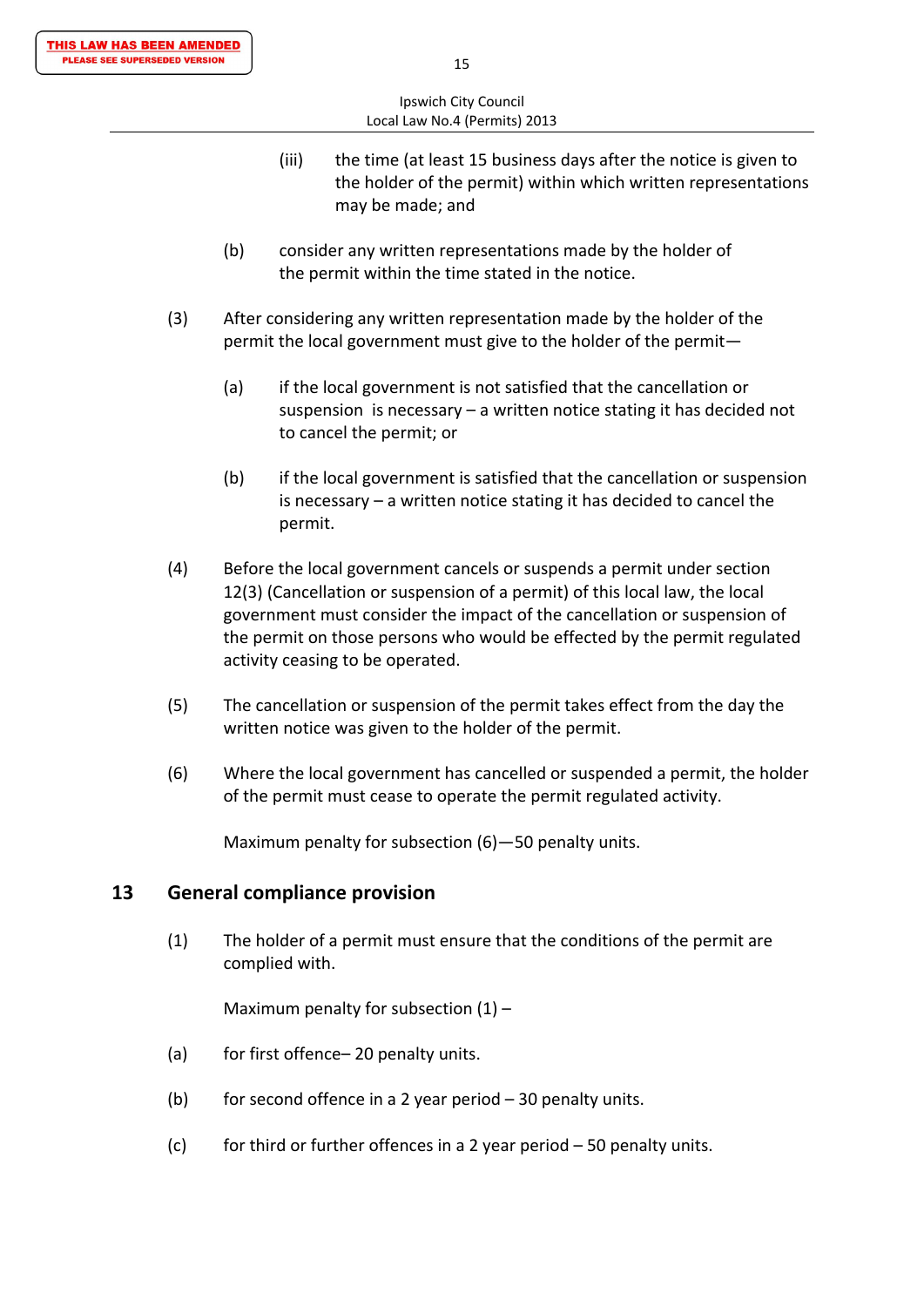- (2) The holder of a permit and any person undertaking a permit regulated activity must ensure that the undertaking of the permit regulated activity—
	- (a) does not result in harm to human health or safety or personal injury; and
	- (b) does not result in property damage or a loss of amenity; and
	- (c) does not result in environmental harm or environmental nuisance; and
	- (d) does not result in a nuisance; and
	- (e) complies with the minimum standards.

Maximum penalty for subsection (2)—

- (f) for first offence in– 20 penalty units.
- (g) for second offence in a 2 year period  $-30$  penalty units.
- (h) for third or further offences in a 2 year period  $-50$  penalty units.

# **Part 3 Enforcement**

## **14 Compliance notice**

- $(1)$  The local government may give a compliance notice to-
	- (a) a person who contravenes any local law; and
	- (b) any person involved in the contravention of any local law pursuant to section 20 (Liability of third parties) of this local law or pursuant to a provision in another local law .
- (2) A compliance notice may require the person to whom it is given to  $-$ 
	- (a) stop the contravention, if the contravention is of a continuing or recurrent nature;
	- (b) perform work or otherwise take specified action to remedy the contravention (including the making of an application for a permit) for or within a time specified in the compliance notice, whether or not the contravention is of a continuing or recurrent nature; or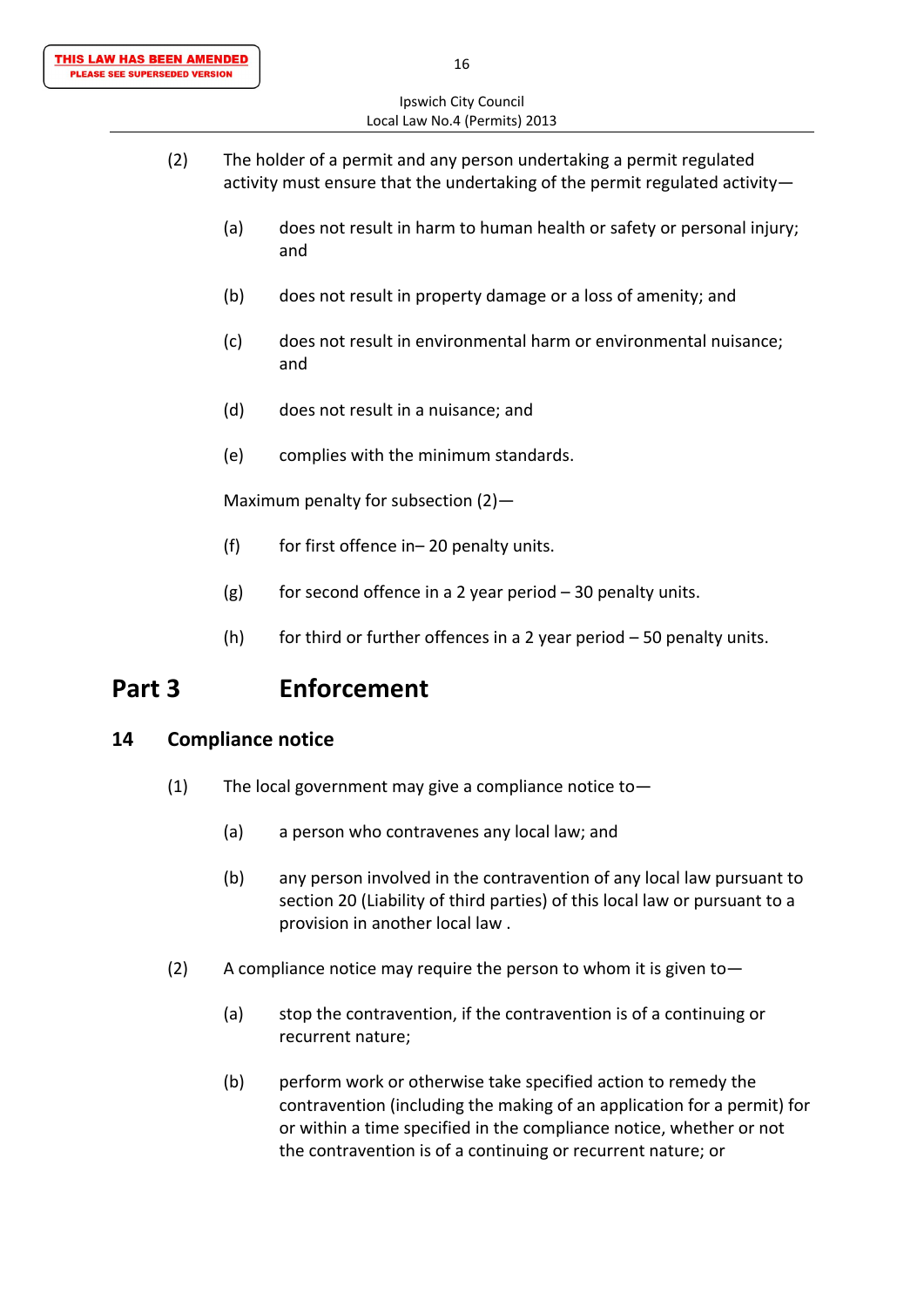- (c) perform work or otherwise take specified action for or within a time specified in the compliance notice to ensure compliance with the criteria specified in section 13(2) (General compliance provision) of this local law.
- (3) A person to whom the compliance notice is given must comply with the compliance notice.

Maximum penalty for subsection  $(3)$  – 50 penalty units.

#### **15 Procedure for immediate suspension of permit**

- (1) Despite section 12 (Cancellation or suspension of permit), the local government may immediately suspend a permit if the local government believes that continuation of the permit activity by the permit holder poses—
	- (a) an urgent and serious threat to public health or safety;
	- (b) or an urgent and serious risk of environmental harm, property damage or loss of amenity.
- (2) The suspension—
	- (a) can be effected only by the local government giving a notice to the permit holder about the decision to immediately suspend the permit, together with a show cause notice about proposed action under section 12 (2) (Cancellation or suspension of permit); and
	- (b) operates immediately the notices are given to the approval holder; and
	- (c) continues to operate until the earliest of the following happens—
		- (i) the local government cancels the suspension;
		- (ii) the local government gives the permit holder notice under section 12(3) (Cancellation or suspension of permit) of its decision about the show cause notice;
		- (iii) 10 business days have passed since the expiry of the stated time for the making of written submissions regarding the show cause notice;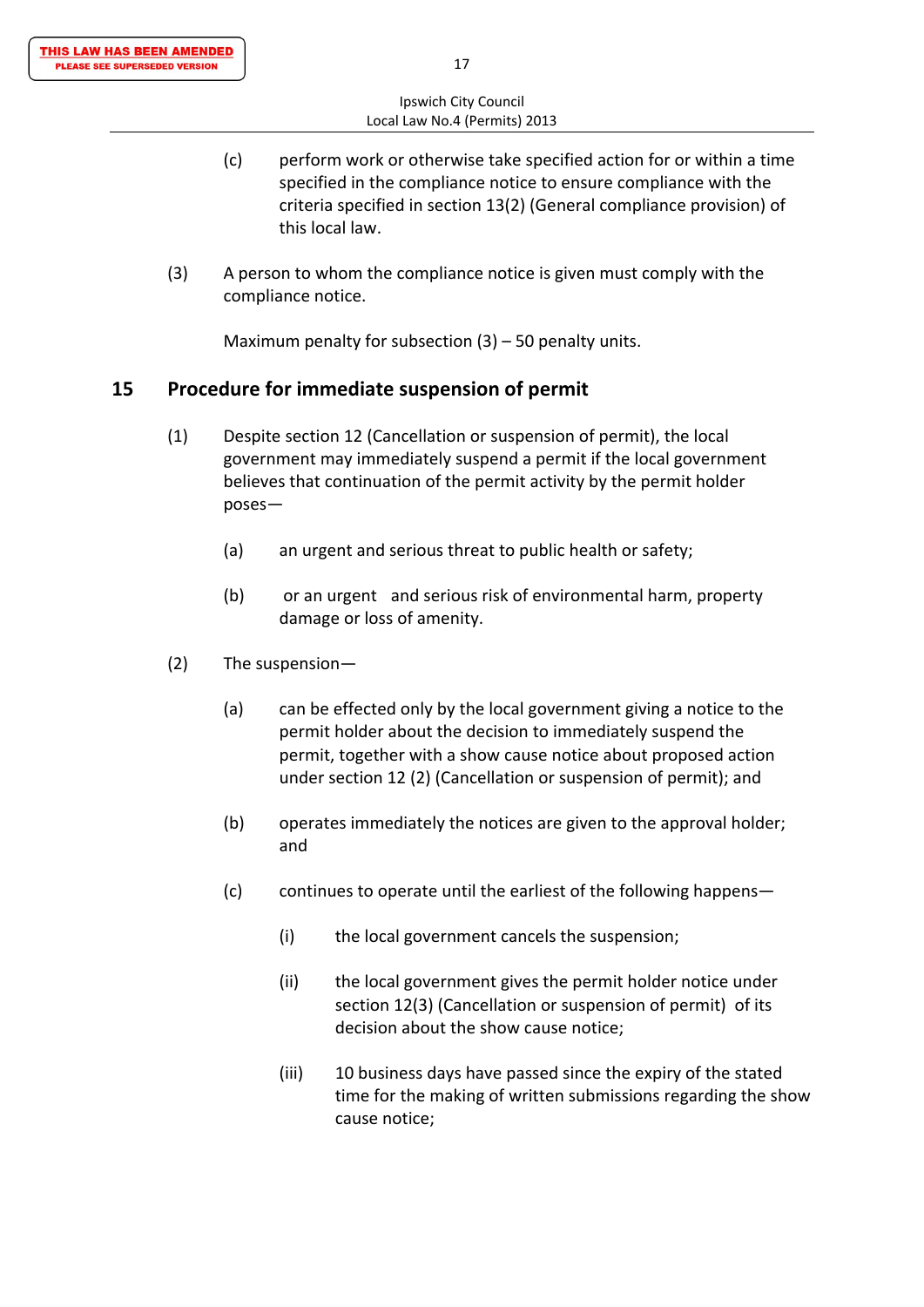(iv) 10 business days have passed since the approval holder notifies the local government that it has made its final written submissions regarding the show cause notice.

## **16 Inspection of activities**

- (1) An authorised person may inspect the undertaking of the permit regulated activity or any activity for which minimum standards have been prescribed under a local law of this subordinate local law and any vehicle, equipment, animal, plant or thing involved in the undertaking of the permit regulated activity or activity to establish whether there is compliance with $4-$ 
	- (a) the requirements of this local law; and
	- (b) the minimum standards; and
	- (c) the conditions of the permit; and
	- (d) the requirements of a compliance notice; and
	- (2) An authorised person may direct the person undertaking the permit regulated activity or activity to produce for inspection<sup>5</sup>-
		- (a) the permit granted by the local government; and
		- (b) any records that are required to be kept as a condition of the permit or as specified in a subordinate local law and may take copies of or extracts from those records; and
		- (c) any vehicle, equipment, plant or thing involved in the undertaking of the permit regulated activity or activity; and
		- (d) any inspection, monitoring or management programs required to be kept as a condition of the permit or as a requirement of the minimum standards or as specified in a subordinate local law.
- (3) An authorised person may measure, weigh, sample, test, photograph, videotape or otherwise examine anything that may be inspected pursuant to section 16 (Inspection of activities) of this local law<sup>6</sup>.

 $4$  See the powers contained in Chapter 5, Part 2, Division 1 of the Act.

<sup>&</sup>lt;sup>5</sup> See the powers contained in Chapter 5, Part 2, Division 1 of the Local Government Act 2009.<br><sup>6</sup> See the powers contained in Chapter 5, Part 2, Division 1 of the Local Government Act 2009.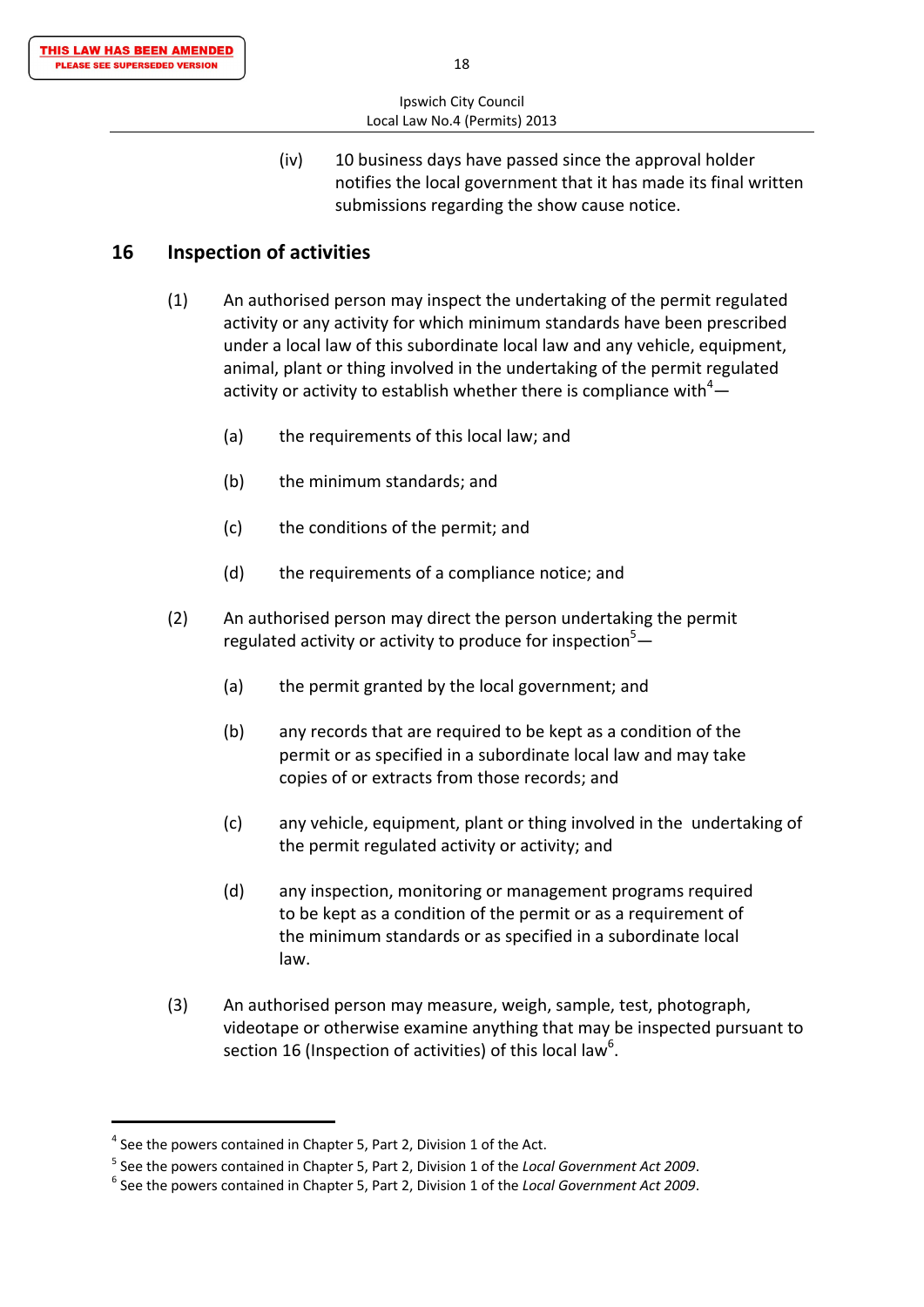- (4) The person who is undertaking the permit regulated activity must comply with—
	- (a) a direction of an authorised person pursuant to section 16(2) (Inspection of a permit regulated activity) of this local law; and
	- (b) the terms of a periodic inspection, monitoring or management program in respect of the undertaking of the prescribed activity specified in a subordinate local law.

Maximum penalty for subsection  $(4)$  – 50 penalty units.

#### **17 Performance of work**

- (1) A person committing an offence under this local law must make good any damage caused directly or indirectly by the commission of the offence.
- (2) The local government may perform the work where a person has failed to perform the work required to be performed by<sup>7</sup>a compliance notice issued under this local law.
	- (3) The local government must dispose of any material of any nature removed by it pursuant to section 17 (Performance of work) of this local law in accordance with section 40 (Confiscated goods), *Local Law No.1 (Administration) 2013*.
	- (5) An authorised person may perform the work that the local government is empowered to undertake pursuant to section 17 (Performance of work) of this local law.
	- (6) The Court may order a person found guilty of an offence under this local law to—
		- (a) perform work required to be performed by-
			- (i) section 17(1) (Performance of work) of this local law; or
			- (ii) a compliance notice issued under this local law; or
			- (iii) a condition of a permit; or
			- (iv) a provision of this local law; or

<sup>7</sup> The exercise of this power is subject to Chapter 5, Part 2, Division 2 of the *Local Government Act 2009*.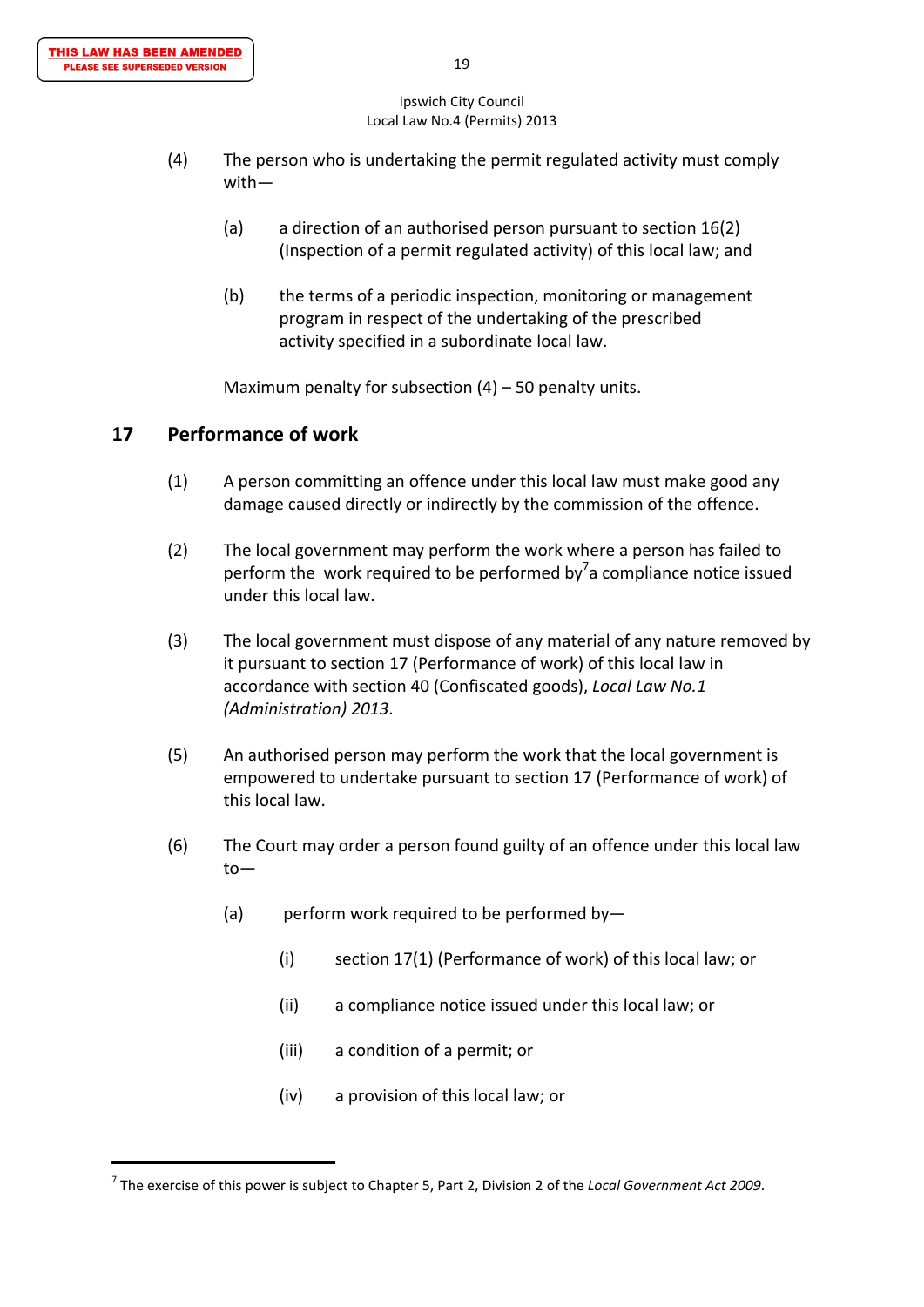(b) pay to the local government all costs incurred by the local government in performing the work pursuant to section 17 (Performance of work) of this local law.

## **18 Power of entry and cost recovery**

- (1) If the work to be carried out by the local government under section 17 (Performance of work) is on land of which the local government is not the owner or occupier, the local government may enter the land to perform the work $^{8}-$ 
	- (a) if the person who has failed to perform the work is the owner or occupier of the land; or
	- (b) if the entry is necessary for the exercise of the local government's jurisdiction.
- (2) If the person who failed to perform the work is the owner of the land, the amount properly and reasonably incurred by the local government to perform the work is recoverable (together with any interest) under Chapter 5, Part 2, Division 2 of the Act.
- (3) If the person who failed to perform the work is not the owner of the land, the amount properly and reasonably incurred by the local government is recoverable as a debt from the person in default together with interest on the same basis as applies to an owner of the land under Chapter 5, Part 2, Division 2 of the Act.

# **Part 4 Administrative provisions**

## **19 Executive officers must ensure the corporation complies with the local law**

- (1) The executive officers of a corporation must ensure the corporation complies with this local law.
- (2) If a corporation commits an offence against a provision of this local law, each of the corporation's executive officers also commit an offence, namely, the offence of failing to ensure that the corporation complies with the provision.

<sup>8</sup> See the powers contained in Chapter 5, Part 2, Division 2 of the *Local Government Act 2009*.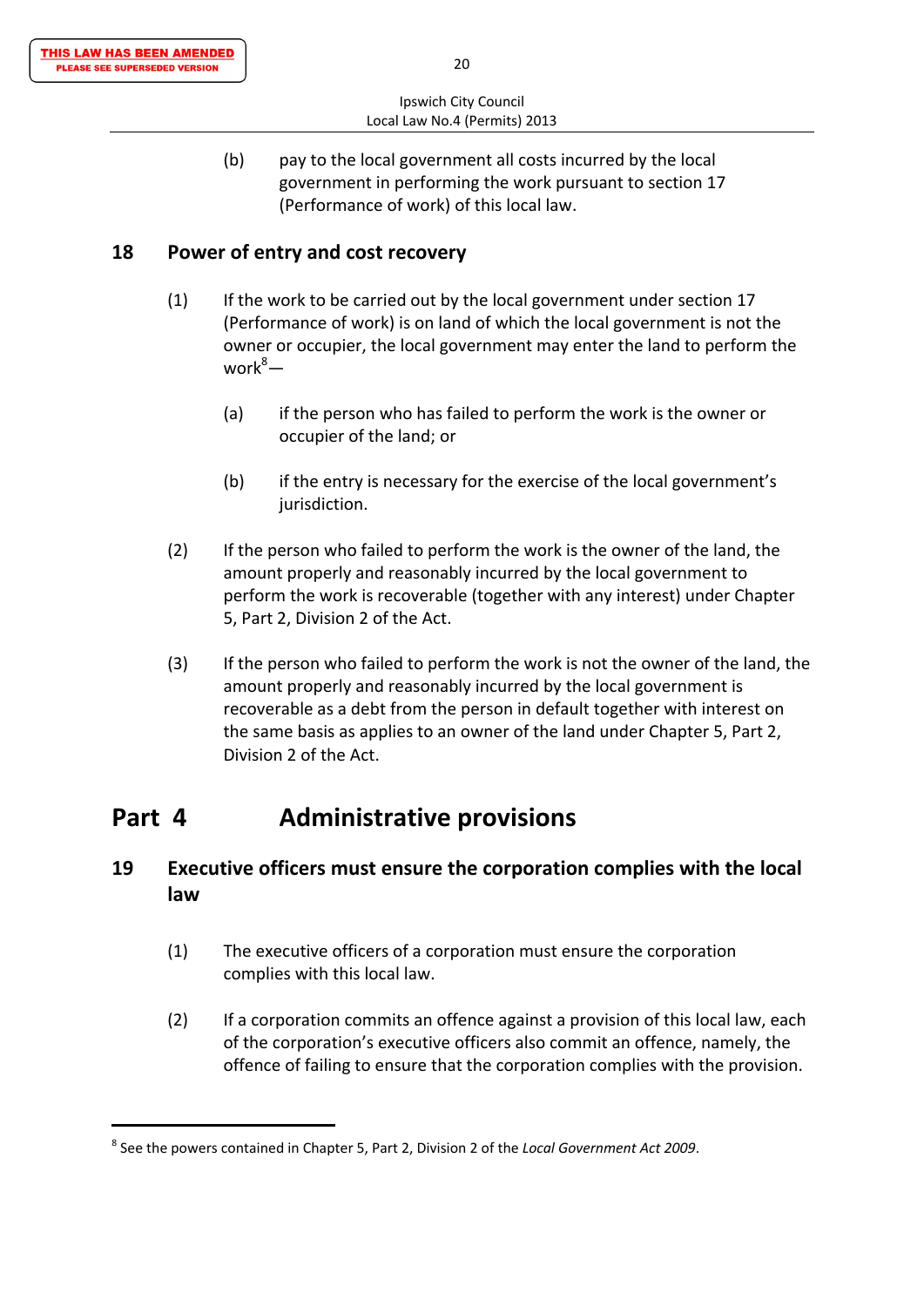Maximum penalty for subsection (2) – the penalty for the contravention of the relevant provision by an individual.

- (3) Evidence that the corporation has been convicted of an offence against a provision of this local law or that the corporation has paid a penalty infringement notice issued in relation to a breach of this local law is evidence that each of the executive officers committed the offence of failing to ensure that the corporation complied with the provision.
- (4) However, it is a defence for an executive officer to prove—
	- (a) if the officer was in a position to influence the conduct of the corporation in relation to the offence – the officer exercised reasonable diligence to ensure the corporation complied with the provision; or
	- (b) the officer was not in a position to influence the conduct of the corporation in relation to the offence.
- (5) This section applies so as not to limit or affect in any way the liability of a corporation to be proceeded against and punished for an offence committed by the corporation in contravention of this local law.

## **20 Liability of third parties**

(1) Any person involved in a contravention of this local law commits an offence.

Maximum penalty for subsection  $(1)$  – the penalty for which any person who committed the contravention would be liable.

- (2) For the purposes of section 20(1) (Liability of third parties) of this local law, a person involved in a contravention of this local law is any person who—
- (a) has aided, abetted, counselled or procured the contravention; **or** *or or* 
	- (b) has induced, whether by threats or promises or otherwise, the contravention; or
	- (c) has been in any way, directly or indirectly, knowingly concerned in, or party to, the contravention; or
	- (d) has conspired with others to effect the contravention; or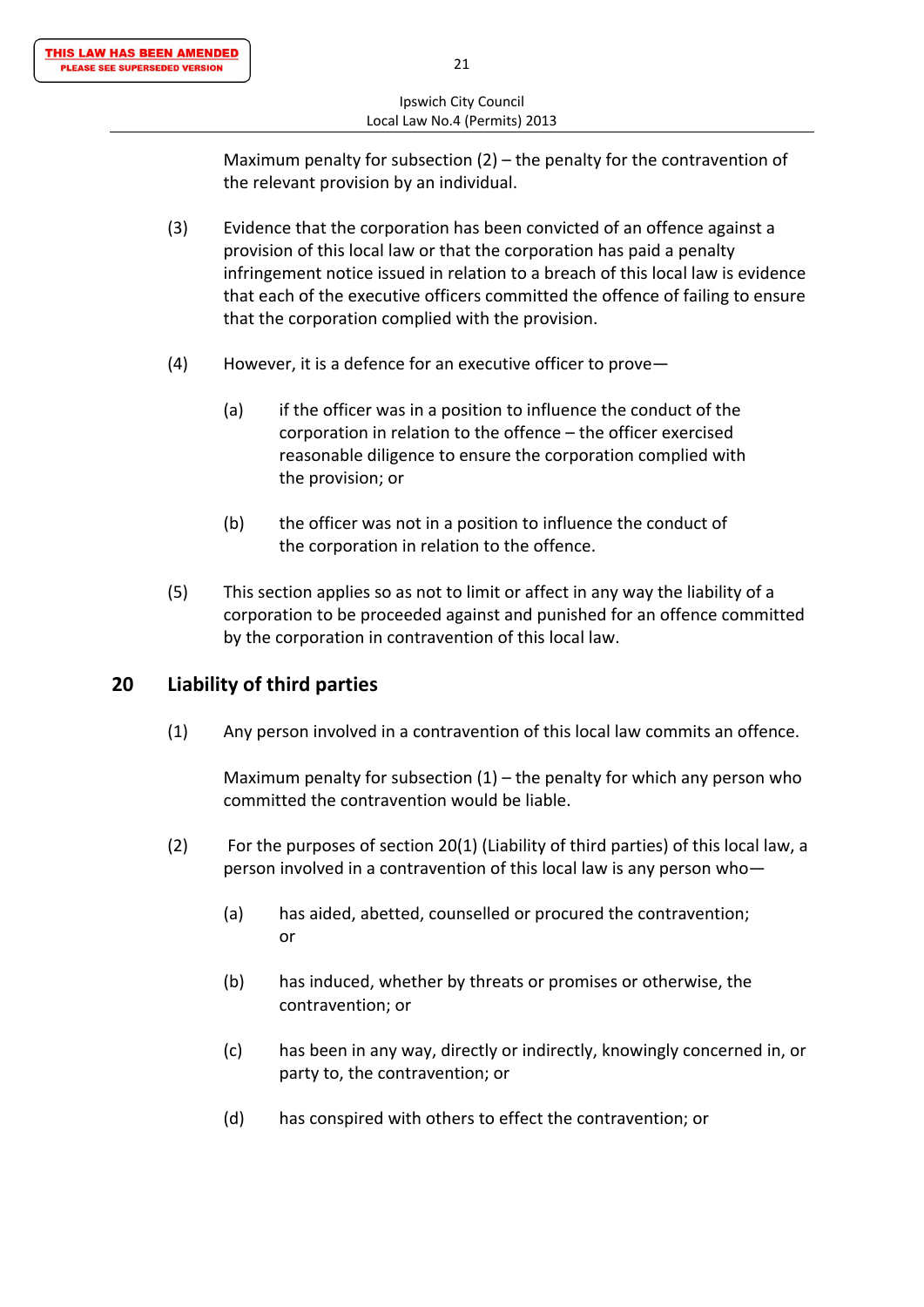(e) has knowingly benefited from or knowingly was capable of benefiting from the contravention.

## **21 Attempts to commit offences**

(1) A person who attempts to commit an offence under this local law commits an offence.

Maximum penalty for subsection  $(1)$  – half the maximum penalty for committing the offence.

(2) The provisions of the *Criminal Code* (relevant to attempts to commit offences) apply to the attempt.

# **Part 5 Subordinate local laws**

## **22 Subordinate local laws**

The local government may make a subordinate local law with respect to ‐

(a) the changes in circumstances since a permit was granted that make the continued operation of the permit inappropriate pursuant to section 12(1)(f) (Cancellation or suspension of a permit) of this local law; and

# **Part 6 Transition, Savings and Repeals**

## **23 Existing Permits**

Any person who immediately before the commencement of this local law held a permit under any local law to operate an activity which is now a permit regulated activity is taken to be a holder of a permit under this local law to operated that activity.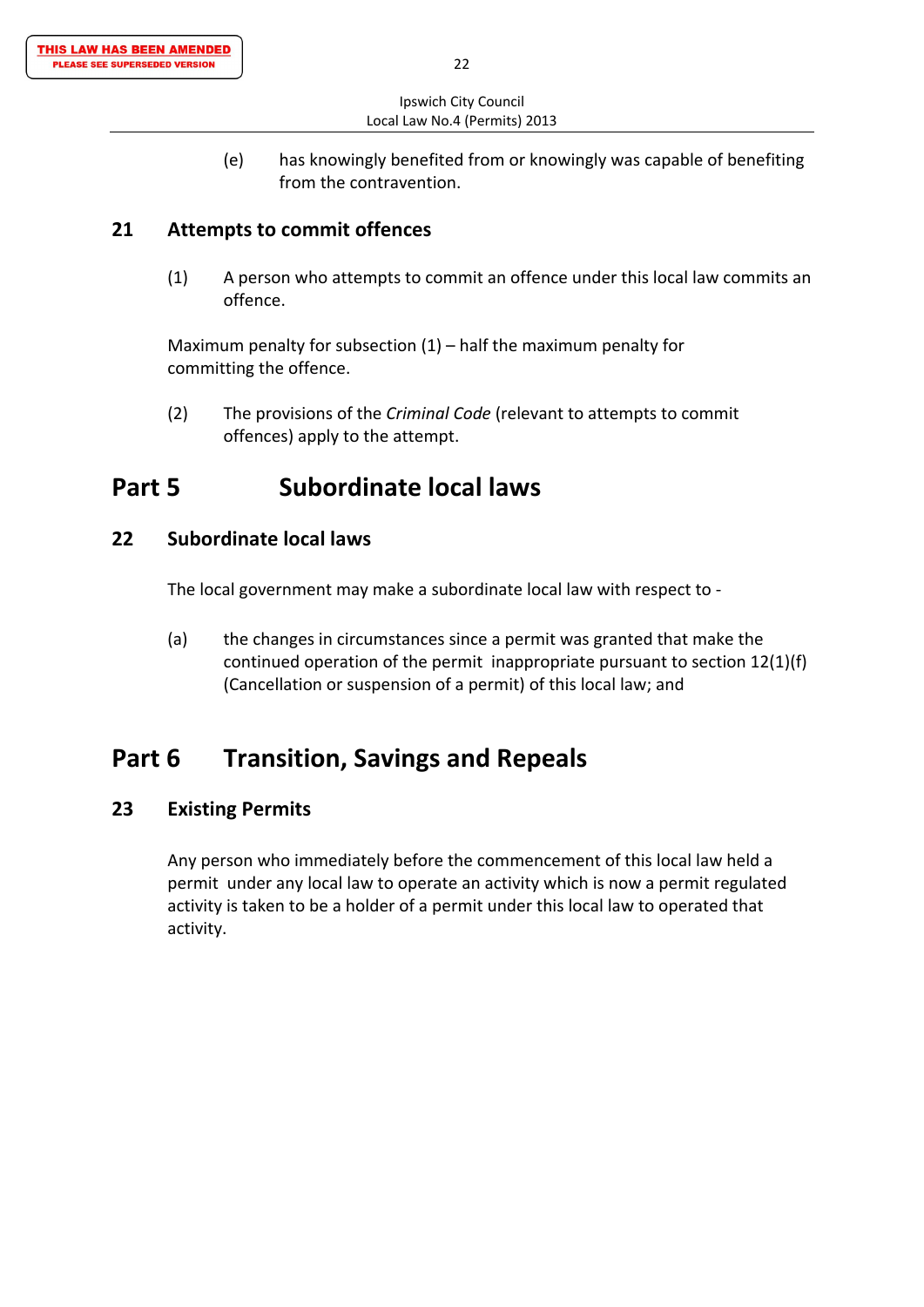# **Schedule Dictionary**

section 3

*approval* has the meaning given in *Local Law No. 1 (Administration) 2013*.

*assessment criteria* means the criteria, if any, specified in a subordinate local law for deciding an application for a permit for the undertaking of a permit regulated activity.

*authorised person* means a person authorised by the local government pursuant to *Local Law No. 1 (Administration) 2013*.

*compliance notice* means the written notice given pursuant to section 14 (Compliance notice) of this local law.

*corporation* means a corporation as defined in the *Corporations Act 2001 (Cth)* and includes an association as defined in the *Associations Incorporation Act 1981*.

*court* means the court of law which has jurisdiction to deal with offences under this local law.

*environmental harm* has the meaning given in the Environmental Protection Act 1994.

*environmental nuisance* has the meaning given in the Environmental Protection Act 1994.

*executive officer of a corporation* means a person who is concerned with, or takes part in, the corporation's management whether or not the person is a director or the person's position is given the name of executive officer.

*local government* means Ipswich City Council.

*Local Government Act* has the meaning given to the term Local Government Act in the Act and includes approvals granted pursuant to a Local Government Act.

*local government area* has the meaning given in the Act.

*local law* has the meaning in the Act, section 26, and includes a subordinate local law.

*nuisance* has the meaning given *in Local Law No. 8 (Nuisances and Community Health and Safety) 2013.*

*minimum standards* means the standards specified in a local law with which the operation of a permit regulated activity or other prescribed activity must comply.

*occupier* of premises means the person who has the control or management of the premises.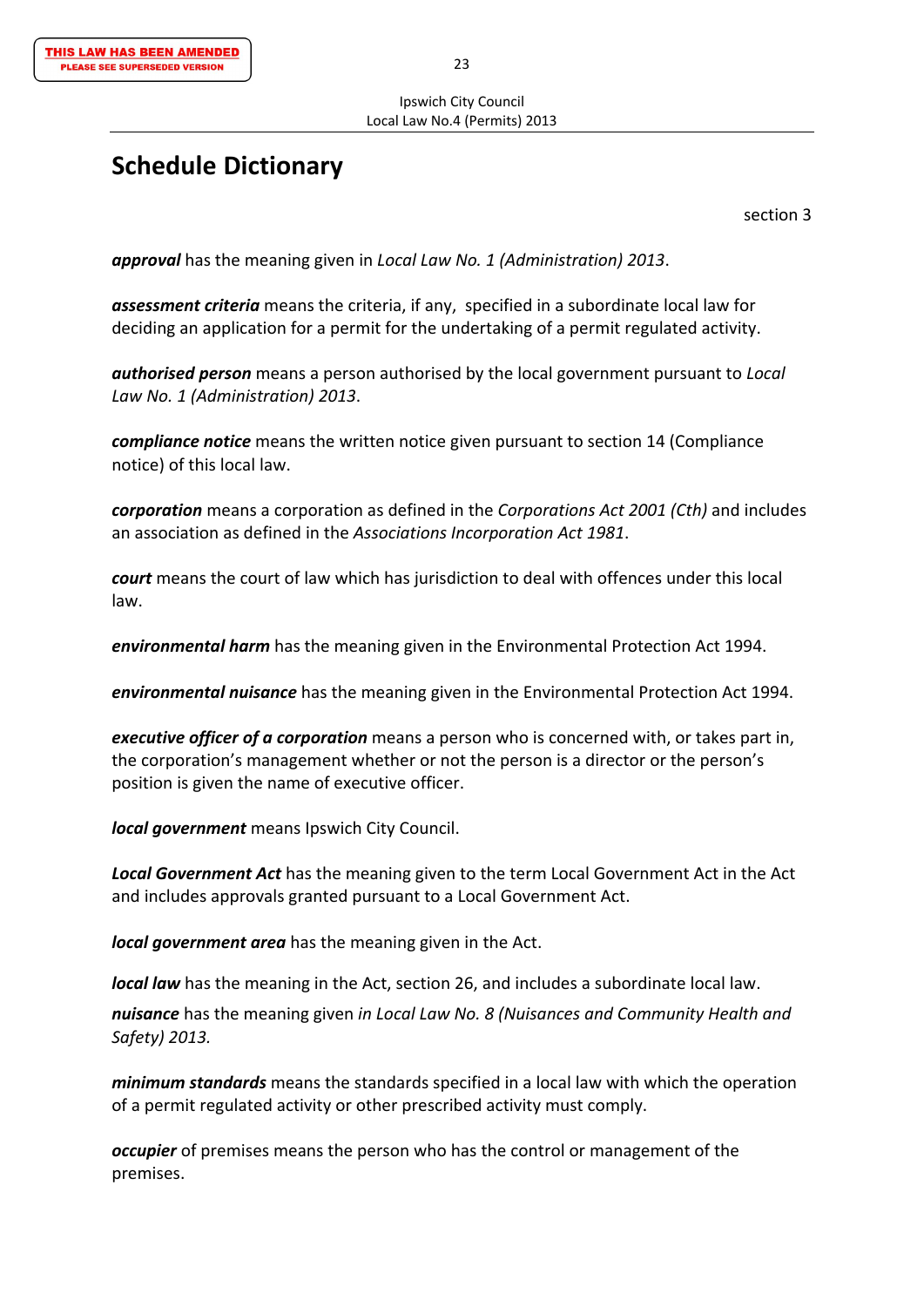*operating* a permit regulated activity includes carrying out, providing, performing, undertaking or otherwise engaging in any activity in respect of the permit regulated activity.

*owner* means the person for the time being entitled to receive the rent for the premises or would be entitled to receive the rent for it if it were let to a tenant at a rent.

*perform work* includes take action to comply with a Local Government Act and includes work required to be performed pursuant to a compliance notice or a condition of a permit.

*permit* means a permit which has been granted pursuant to section 7 (Grant of a permit) of this local law which—

- (a) has not expired pursuant to section 8(2) (Term of a permit) of this local law; or
- (b) has not been cancelled pursuant to section 12 (Cancellation of a permit) of this local law.

#### *permit regulated activity means—*

- (a) an activity which is prescribed as a permit regulated activity in a local law; or
- (b) an activity which would ordinarily be prohibited by a local law unless authorized by a permit, but for which a local law or subordinate local law prescribes that a permit is not required.

*premises* means any road, land, building or structure and includes any part thereof.

*prescribed fee* means a fee prescribed by the local government.

*prescribed form* means the form prescribed by the local government.

*road* means —

- (a) a road as defined in the Act, section 59; and
- (b) a State‐controlled road in respect of which the chief executive has given written agreement under the *Transport Operations (Road Use Management) Act* 1995, section 66(5)(b) where that act requires such agreement.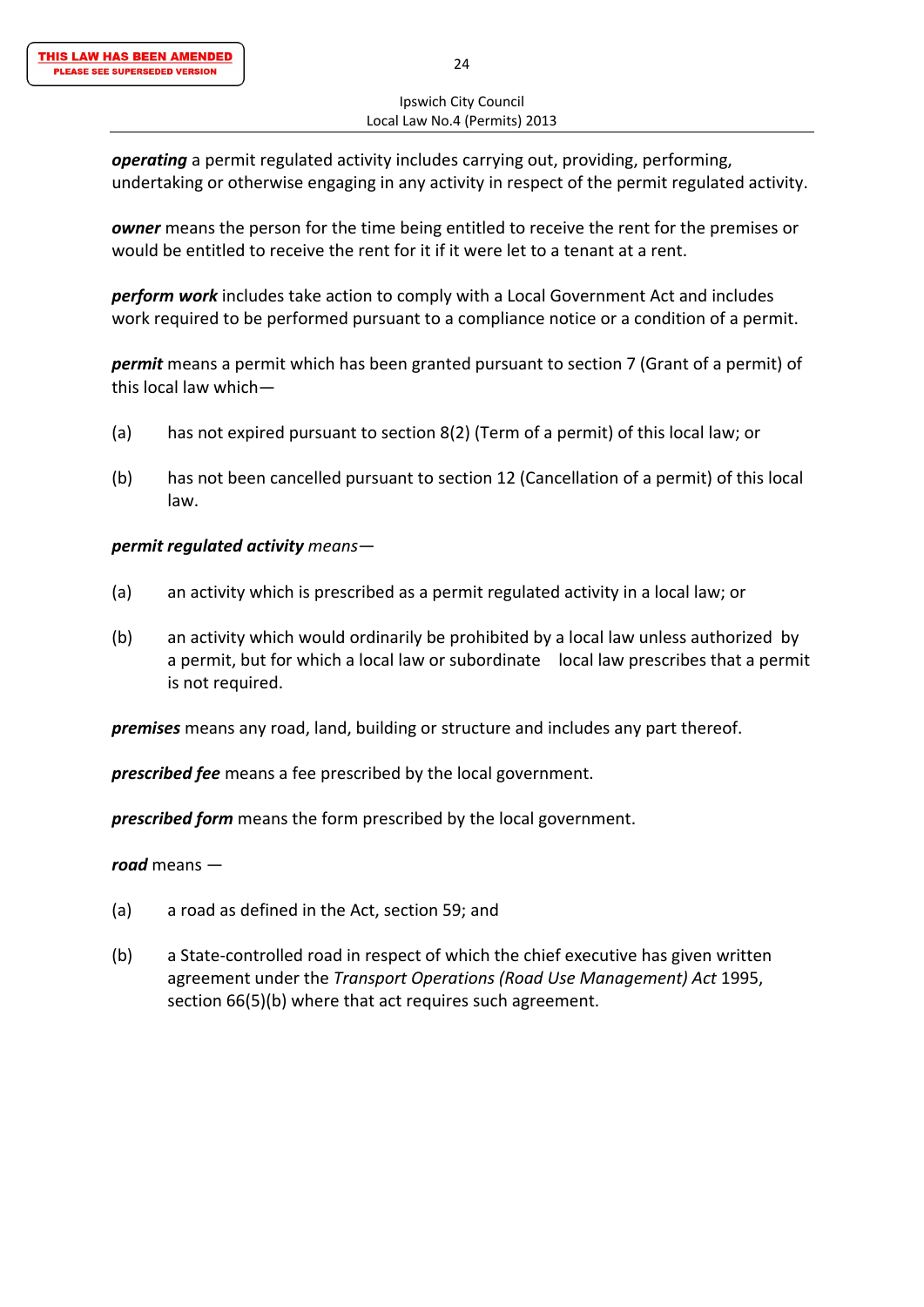# **Endnotes**

- **1 Index to Endnotes**
- 2 Date to which amendments incorporated
- 3 Key
- 4 Table of reprints
- 5 List of legislation
- 6 List of annotations

## **2 Date to which amendments incorporated**

This reprint includes all amendments that commenced operation on or before the

## **3 Key**

Key to abbreviations in list of legislation and annotations

Key Explanation

 $amd = amended$  $ch = chapter$  $def = definition$  $div = division$  $hdg =$  heading  $ins = inserted$ om = omitted  $p = page$  $pt = part$ renum = renumbered rep = repealed  $s = section$  $sch = schedule$ sdiv = subdivision

## **4 Table of repri**n**ts**

A reprint is issued upon the commencement of an amending instrument. A reprint is given the date of commencement of the amending instrument. Table of reprints of this local law – no amendments

## **5 List of Legislation**

**Original Local Law** *Local Law No. 4 (Permits) 2013*